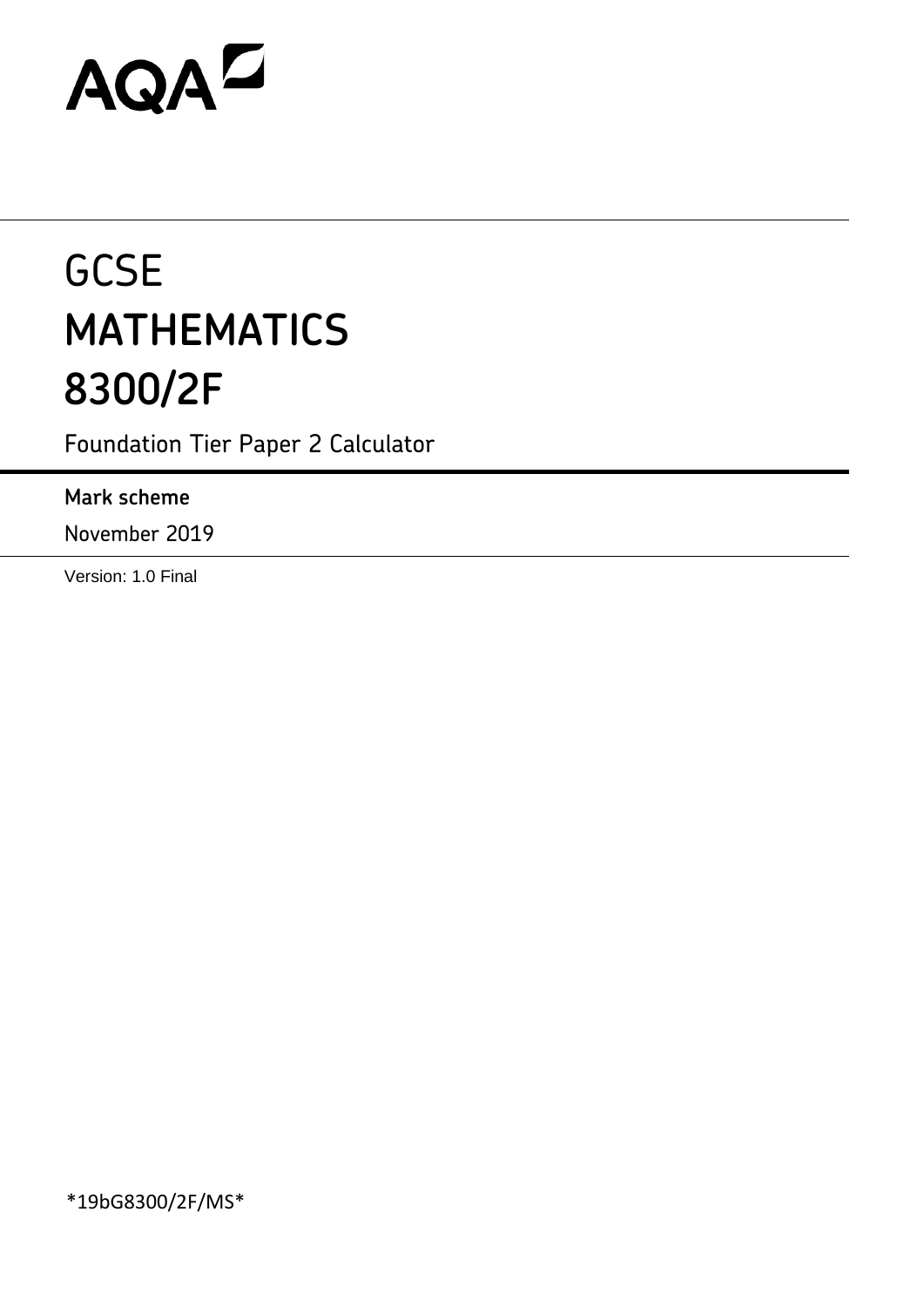Mark schemes are prepared by the Lead Assessment Writer and considered, together with the relevant questions, by a panel of subject teachers. This mark scheme includes any amendments made at the standardisation events which all associates participate in and is the scheme which was used by them in this examination. The standardisation process ensures that the mark scheme covers the students' responses to questions and that every associate understands and applies it in the same correct way. As preparation for standardisation each associate analyses a number of students' scripts. Alternative answers not already covered by the mark scheme are discussed and legislated for. If, after the standardisation process, associates encounter unusual answers which have not been raised they are required to refer these to the Lead Examiner.

It must be stressed that a mark scheme is a working document, in many cases further developed and expanded on the basis of students' reactions to a particular paper. Assumptions about future mark schemes on the basis of one year's document should be avoided; whilst the guiding principles of assessment remain constant, details will change, depending on the content of a particular examination paper.

Further copies of this mark scheme are available from aqa.org.uk

#### **Copyright information**

For confidentiality purposes acknowledgements of third-party material are published in a separate booklet which is available for free download from www.aga.org.uk after the live examination series.

Copyright © 2019 AQA and its licensors. All rights reserved.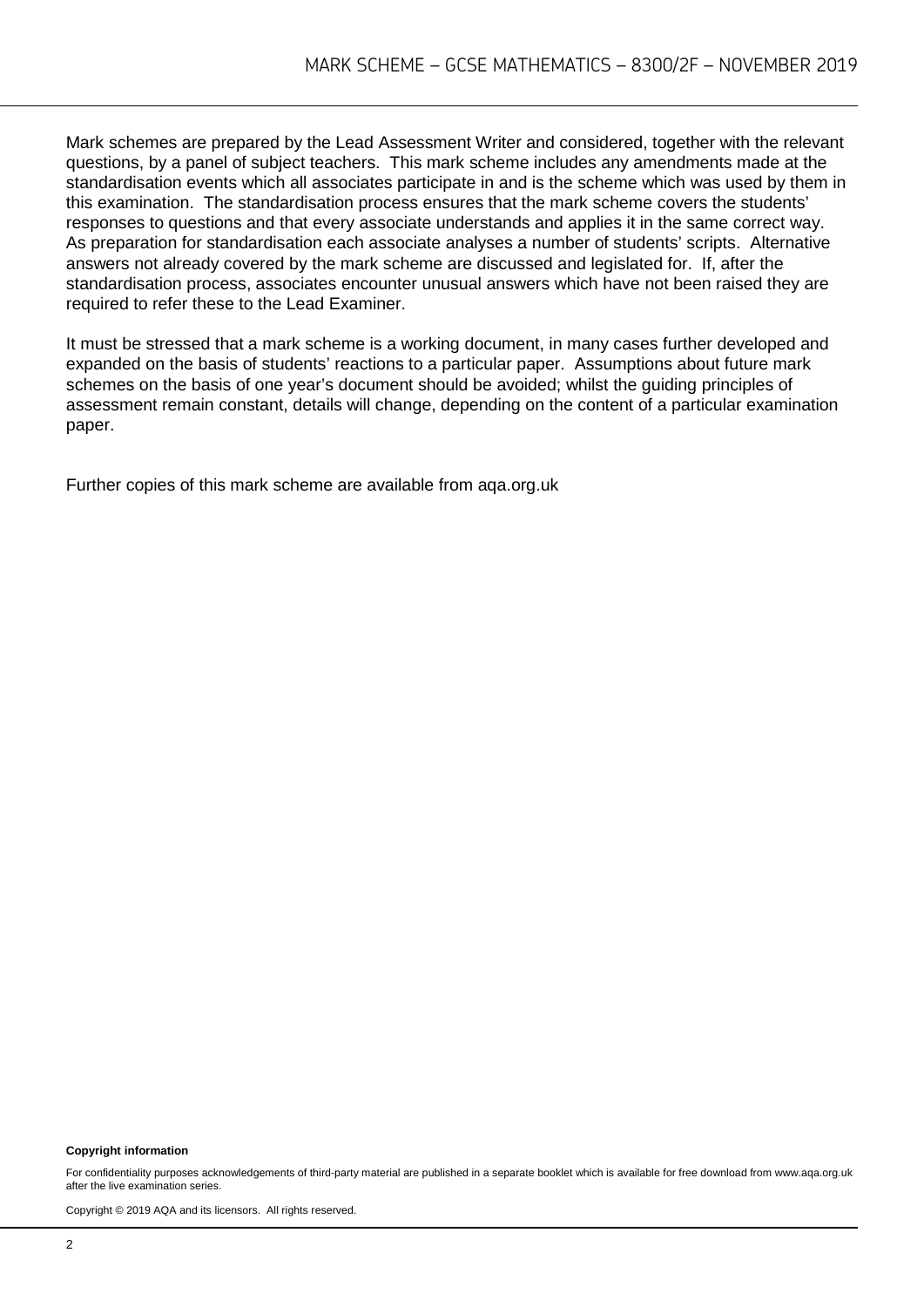#### **Glossary for Mark Schemes**

GCSE examinations are marked in such a way as to award positive achievement wherever possible. Thus, for GCSE Mathematics papers, marks are awarded under various categories.

If a student uses a method which is not explicitly covered by the mark scheme the same principles of marking should be applied. Credit should be given to any valid methods. Examiners should seek advice from their senior examiner if in any doubt.

| M               | Method marks are awarded for a correct method which could lead<br>to a correct answer.                                                       |
|-----------------|----------------------------------------------------------------------------------------------------------------------------------------------|
| $\mathsf{A}$    | Accuracy marks are awarded when following on from a correct<br>method. It is not necessary to always see the method. This can be<br>implied. |
| B               | Marks awarded independent of method.                                                                                                         |
| ft              | Follow through marks. Marks awarded for correct working<br>following a mistake in an earlier step.                                           |
| <b>SC</b>       | Special case. Marks awarded for a common misinterpretation<br>which has some mathematical worth.                                             |
| M dep           | A method mark dependent on a previous method mark being<br>awarded.                                                                          |
| <b>B</b> dep    | A mark that can only be awarded if a previous independent mark<br>has been awarded.                                                          |
| <b>oe</b>       | Or equivalent. Accept answers that are equivalent.                                                                                           |
|                 | eg accept 0.5 as well as $\frac{1}{2}$                                                                                                       |
| [a, b]          | Accept values between a and b inclusive.                                                                                                     |
| [a, b)          | Accept values $a \leq$ value $\leq b$                                                                                                        |
| 3.14            | Accept answers which begin 3.14 eg 3.14, 3.142, 3.1416                                                                                       |
| Use of brackets | It is not necessary to see the bracketed work to award the marks.                                                                            |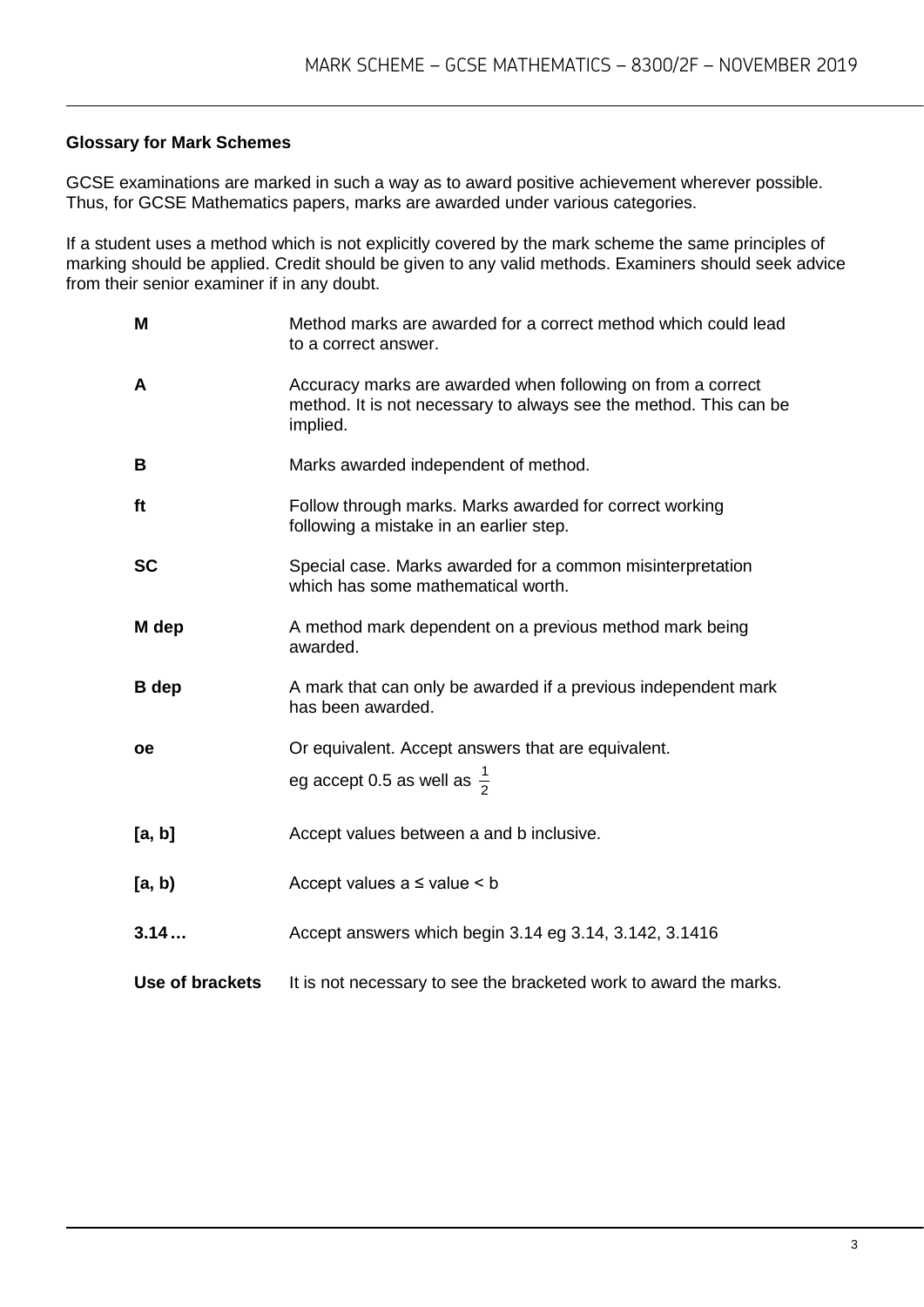#### Examiners should consistently apply the following principles

#### **Diagrams**

Diagrams that have working on them should be treated like normal responses. If a diagram has been written on but the correct response is within the answer space, the work within the answer space should be marked. Working on diagrams that contradicts work within the answer space is not to be considered as choice but as working, and is not, therefore, penalised.

#### **Responses which appear to come from incorrect methods**

Whenever there is doubt as to whether a student has used an incorrect method to obtain an answer, as a general principle, the benefit of doubt must be given to the student. In cases where there is no doubt that the answer has come from incorrect working then the student should be penalised.

#### **Questions which ask students to show working**

Instructions on marking will be given but usually marks are not awarded to students who show no working.

#### **Questions which do not ask students to show working**

As a general principle, a correct response is awarded full marks.

#### **Misread or miscopy**

Students often copy values from a question incorrectly. If the examiner thinks that the student has made a genuine misread, then only the accuracy marks (A or B marks), up to a maximum of 2 marks are penalised. The method marks can still be awarded.

#### **Further work**

Once the correct answer has been seen, further working may be ignored unless it goes on to contradict the correct answer.

#### **Choice**

When a choice of answers and/or methods is given, mark each attempt. If both methods are valid then M marks can be awarded but any incorrect answer or method would result in marks being lost.

#### **Work not replaced**

Erased or crossed out work that is still legible should be marked.

#### **Work replaced**

Erased or crossed out work that has been replaced is not awarded marks.

#### **Premature approximation**

Rounding off too early can lead to inaccuracy in the final answer. This should be penalised by 1 mark unless instructed otherwise.

#### **Continental notation**

Accept a comma used instead of a decimal point (for example, in measurements or currency), provided that it is clear to the examiner that the student intended it to be a decimal point.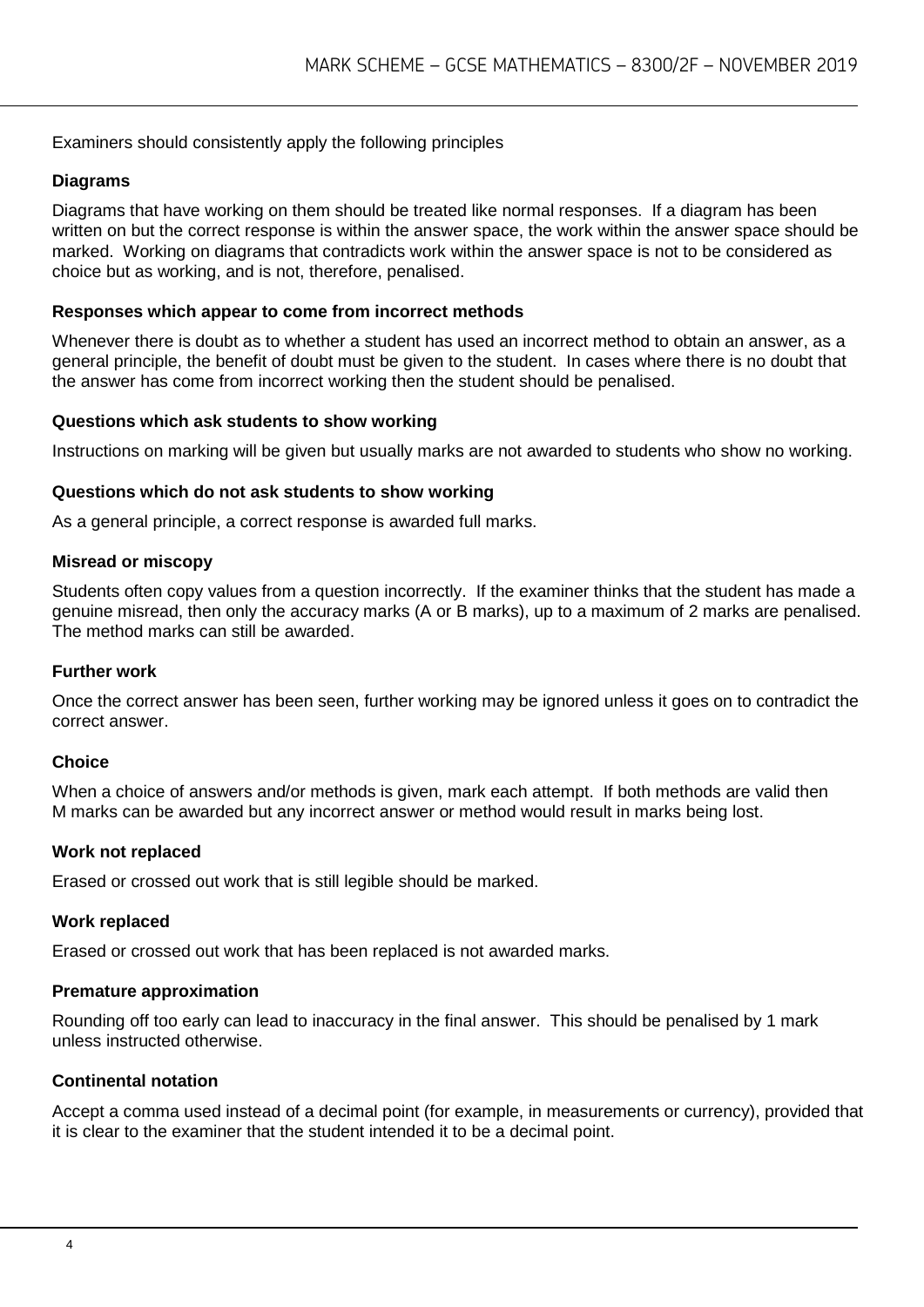| Question | <b>Answer</b> | <b>Mark</b>                | <b>Comments</b> |  |
|----------|---------------|----------------------------|-----------------|--|
|          |               |                            |                 |  |
|          | 6a            | B <sub>1</sub>             |                 |  |
|          |               | <b>Additional Guidance</b> |                 |  |
|          |               |                            |                 |  |

| 22                         | B1 |  |  |
|----------------------------|----|--|--|
| <b>Additional Guidance</b> |    |  |  |
|                            |    |  |  |

| 1 h 45 min                 | B <sub>1</sub> |  |  |
|----------------------------|----------------|--|--|
| <b>Additional Guidance</b> |                |  |  |
|                            |                |  |  |

| ແ                          | B |  |  |
|----------------------------|---|--|--|
| <b>Additional Guidance</b> |   |  |  |
|                            |   |  |  |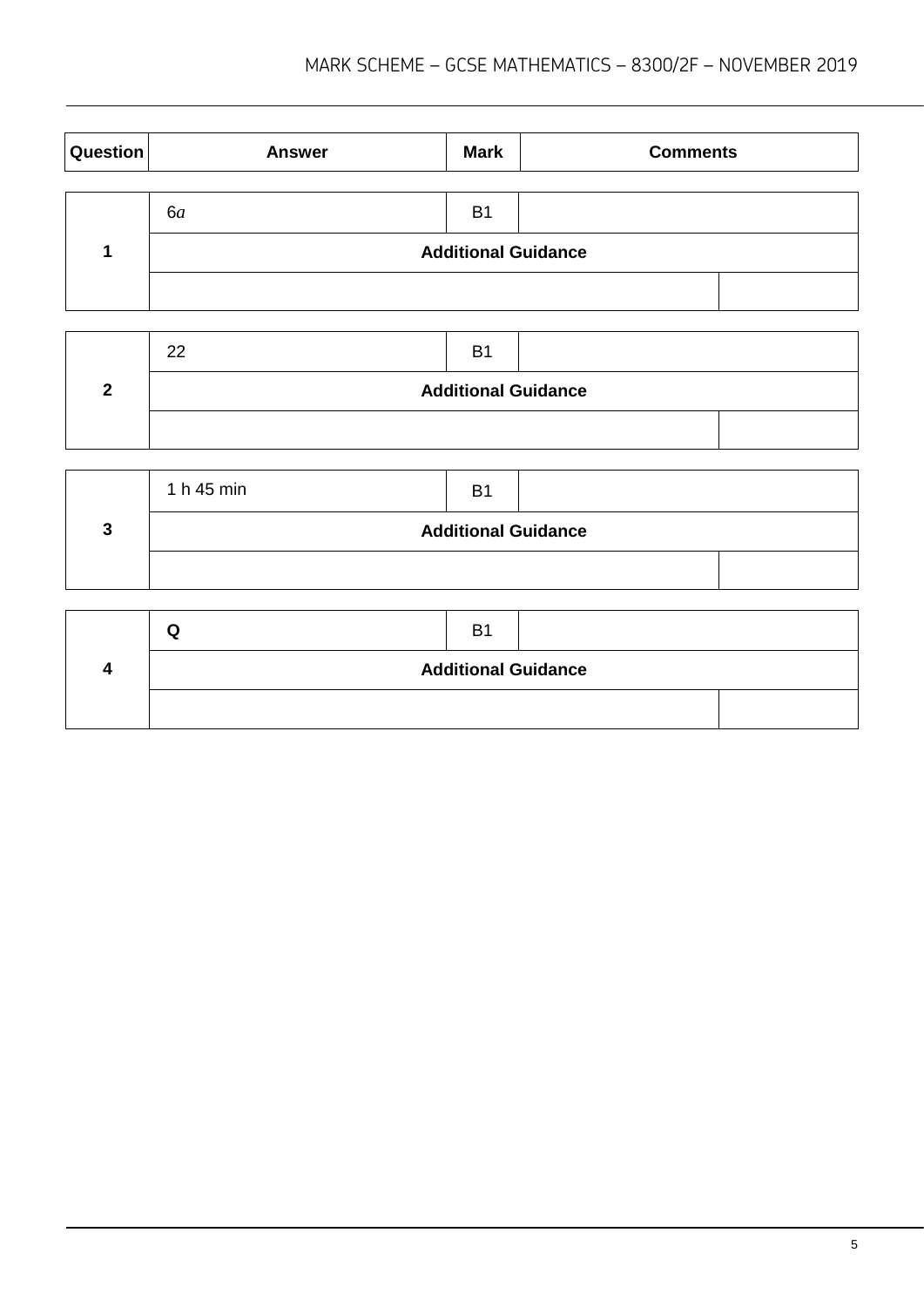| Question | <b>Answer</b>                                                                                                                                                                                                                                                                                  | <b>Mark</b>                | <b>Comments</b>                                                    |             |
|----------|------------------------------------------------------------------------------------------------------------------------------------------------------------------------------------------------------------------------------------------------------------------------------------------------|----------------------------|--------------------------------------------------------------------|-------------|
|          | 11                                                                                                                                                                                                                                                                                             | <b>B1</b>                  |                                                                    |             |
| 5(a)     |                                                                                                                                                                                                                                                                                                | <b>Additional Guidance</b> |                                                                    |             |
|          | Must be seen in this part                                                                                                                                                                                                                                                                      |                            |                                                                    |             |
|          |                                                                                                                                                                                                                                                                                                |                            |                                                                    |             |
|          | 3<br>$\overline{4}$<br>9<br>10<br>12<br>$\overline{4}$<br>5 <sub>5</sub><br>14<br>or<br>10<br>9<br>$5\phantom{.0}$<br>14<br>12<br>3<br>$\overline{4}$<br>4<br>or<br>$\overline{4}$<br>3<br>$\overline{4}$<br>5<br>9<br>or<br>14<br>12<br>10<br>9<br>5<br>or<br>$5 + 9$<br>$\overline{2}$<br>or | M <sub>1</sub>             | allow one omission, extra or transcription<br>error in a full list |             |
| 5(b)     | 5 and 9 chosen                                                                                                                                                                                                                                                                                 |                            |                                                                    |             |
|          | $\overline{7}$                                                                                                                                                                                                                                                                                 | A <sub>1</sub>             |                                                                    |             |
|          |                                                                                                                                                                                                                                                                                                | <b>Additional Guidance</b> |                                                                    |             |
|          | Allow the ordered list to be seen by the given list or in part (a) even if<br>part (b) is blank but not if the mean is calculated in part (b)                                                                                                                                                  |                            |                                                                    |             |
|          | Correct ordering but calculates mean                                                                                                                                                                                                                                                           |                            |                                                                    | M0A0        |
|          | Answer 7.6                                                                                                                                                                                                                                                                                     |                            |                                                                    | M0A0        |
|          | $NB$ 3 + 4 = 7                                                                                                                                                                                                                                                                                 |                            |                                                                    | M0A0        |
|          | Answer 7 from any or no list but not from $3 + 4$                                                                                                                                                                                                                                              |                            |                                                                    | <b>M1A1</b> |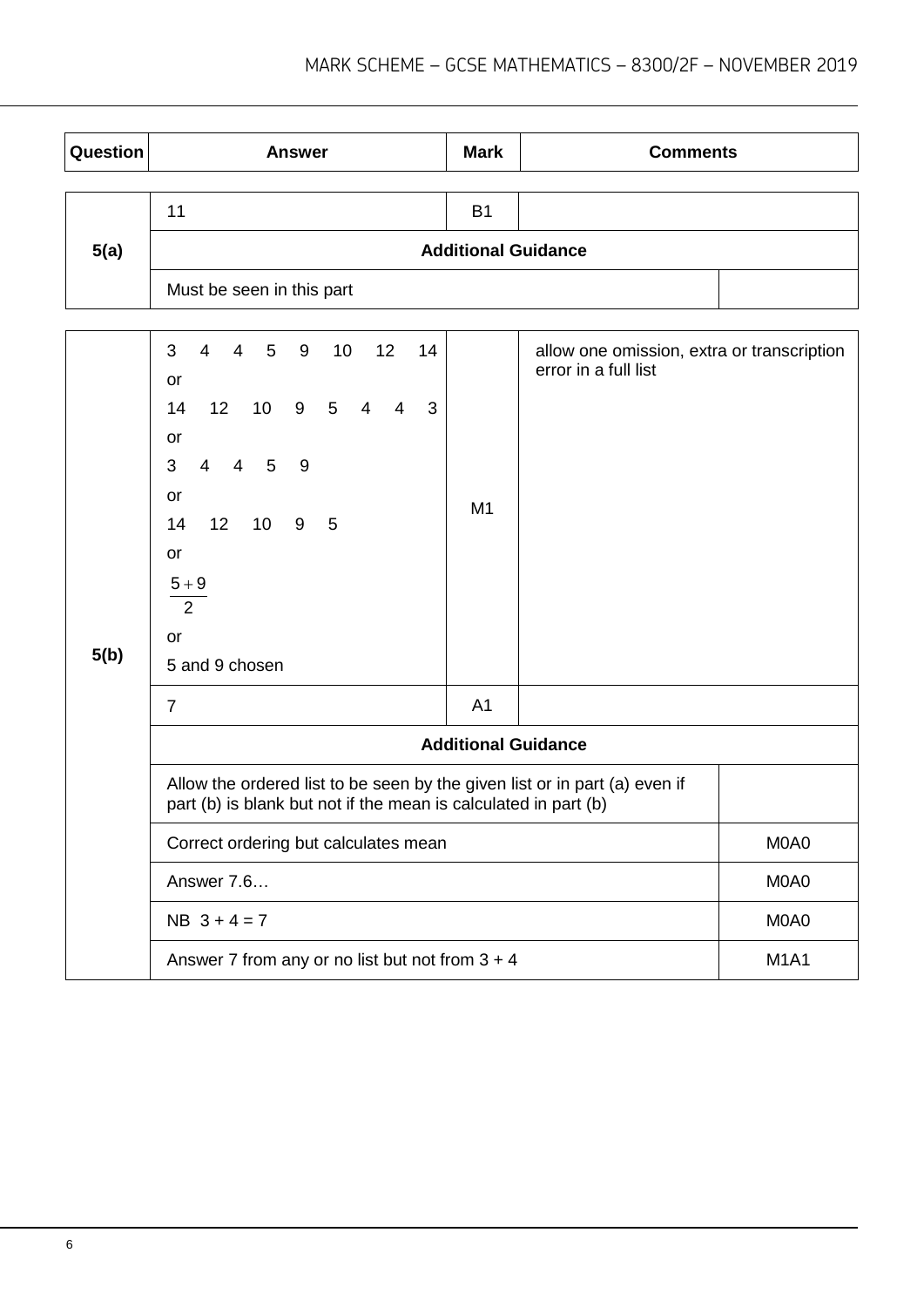| Question | <b>Answer</b>                                                                            | <b>Mark</b>        | <b>Comments</b>             |        |
|----------|------------------------------------------------------------------------------------------|--------------------|-----------------------------|--------|
|          | $3 \times 42$ or 126                                                                     |                    | implied by 121 or 190 or 84 |        |
|          | <b>or</b>                                                                                | M <sub>1</sub>     |                             |        |
|          | $5 \times 42$ or 210                                                                     |                    |                             |        |
|          | $3 \times 42 - 5$ or 121                                                                 |                    | oe                          |        |
|          | <b>or</b>                                                                                | M <sub>1</sub> dep |                             |        |
|          | $5 \times 42 - 20$ or 190                                                                |                    |                             |        |
|          | 69 or 69.00(p)                                                                           | A <sub>1</sub>     | 69p is A0                   |        |
|          | <b>Additional Guidance</b>                                                               |                    |                             |        |
| 6        | 121 or 190 seen                                                                          |                    |                             | M1M1   |
|          | $121 \div 3$ or $190 \div 5$                                                             |                    |                             | M1M1A0 |
|          | Do not allow a misread of the discounts                                                  |                    |                             |        |
|          | Follow through the correct discount for their misread of a dress price                   |                    |                             |        |
|          | eg for a misread of £42 as £24                                                           |                    |                             |        |
|          | $24 \times 3 = 72$ and no discount required so M1 max                                    |                    |                             |        |
|          | but                                                                                      |                    |                             |        |
|          | $24 \times 5 = 120$ and $120 - 5 = 115$ could score M1M1                                 |                    |                             |        |
|          | A misread of the number of dresses must be $>$ 3 for Amira and $>$ 5 for<br><b>Bobbi</b> |                    |                             |        |

|      | -5                                                              | B <sub>1</sub> |  |                |
|------|-----------------------------------------------------------------|----------------|--|----------------|
| 7(a) | <b>Additional Guidance</b>                                      |                |  |                |
|      | $-5 + 17 = 12$ or $17 - 5 = 12$ but $-5$ not selected as answer |                |  | B <sub>0</sub> |

|      | 48                             | <b>B1</b>                  |                |
|------|--------------------------------|----------------------------|----------------|
|      |                                | <b>Additional Guidance</b> |                |
| 7(b) | 48 seen but 12 given as answer |                            | B <sub>0</sub> |
|      | $\frac{48}{1}$<br>Answer       |                            | B <sub>0</sub> |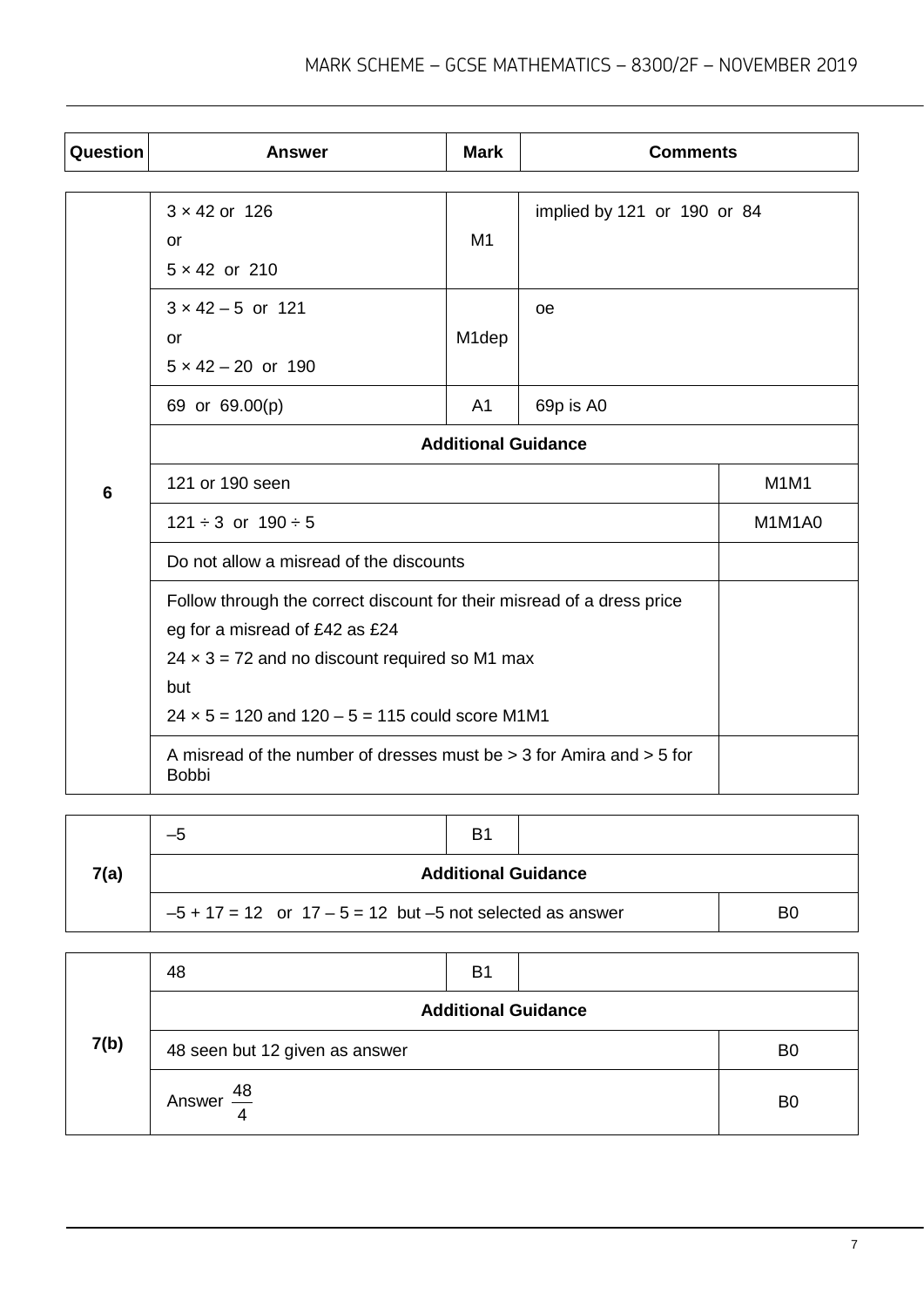| <b>Question</b> | <b>Answer</b>                                             | <b>Mark</b> | <b>Comments</b>                                                                        |                |
|-----------------|-----------------------------------------------------------|-------------|----------------------------------------------------------------------------------------|----------------|
| 7(c)            | $\frac{3}{4}$<br>or 0.75                                  | <b>B2</b>   | B1 partial simplification<br>eg $\frac{3m}{4m}$ or $\frac{0.75m}{m}$ or $\frac{9}{12}$ |                |
|                 | <b>Additional Guidance</b>                                |             |                                                                                        |                |
|                 | $\frac{3m}{4}$ seen but answer given as 0.75m<br>eg<br>4m |             |                                                                                        | B <sub>1</sub> |

| £15                        | B |  |  |  |  |
|----------------------------|---|--|--|--|--|
| <b>Additional Guidance</b> |   |  |  |  |  |
|                            |   |  |  |  |  |

| 9 | 40                                                                     | <b>B2</b>                  | B1 correct proportion seen<br>eg $\frac{10}{25}$ or $\frac{2}{5}$ or 0.4 or $\frac{20}{50}$<br>or<br>$10 \div 25 \times 100$ oe<br>or<br>correctly evaluates their number of<br>shaded squares $\times$ 4<br>or<br>answer <sub>60</sub> |                |
|---|------------------------------------------------------------------------|----------------------------|-----------------------------------------------------------------------------------------------------------------------------------------------------------------------------------------------------------------------------------------|----------------|
|   |                                                                        | <b>Additional Guidance</b> |                                                                                                                                                                                                                                         |                |
|   | $10 \div 25$ or 10 out of 25 in words or ratio used (unless recovered) |                            |                                                                                                                                                                                                                                         | B <sub>0</sub> |
|   | eg $\frac{11}{25}$ seen with answer 44                                 |                            |                                                                                                                                                                                                                                         | <b>B1</b>      |
|   | eg 7 (shaded) seen with answer 28                                      |                            |                                                                                                                                                                                                                                         | <b>B1</b>      |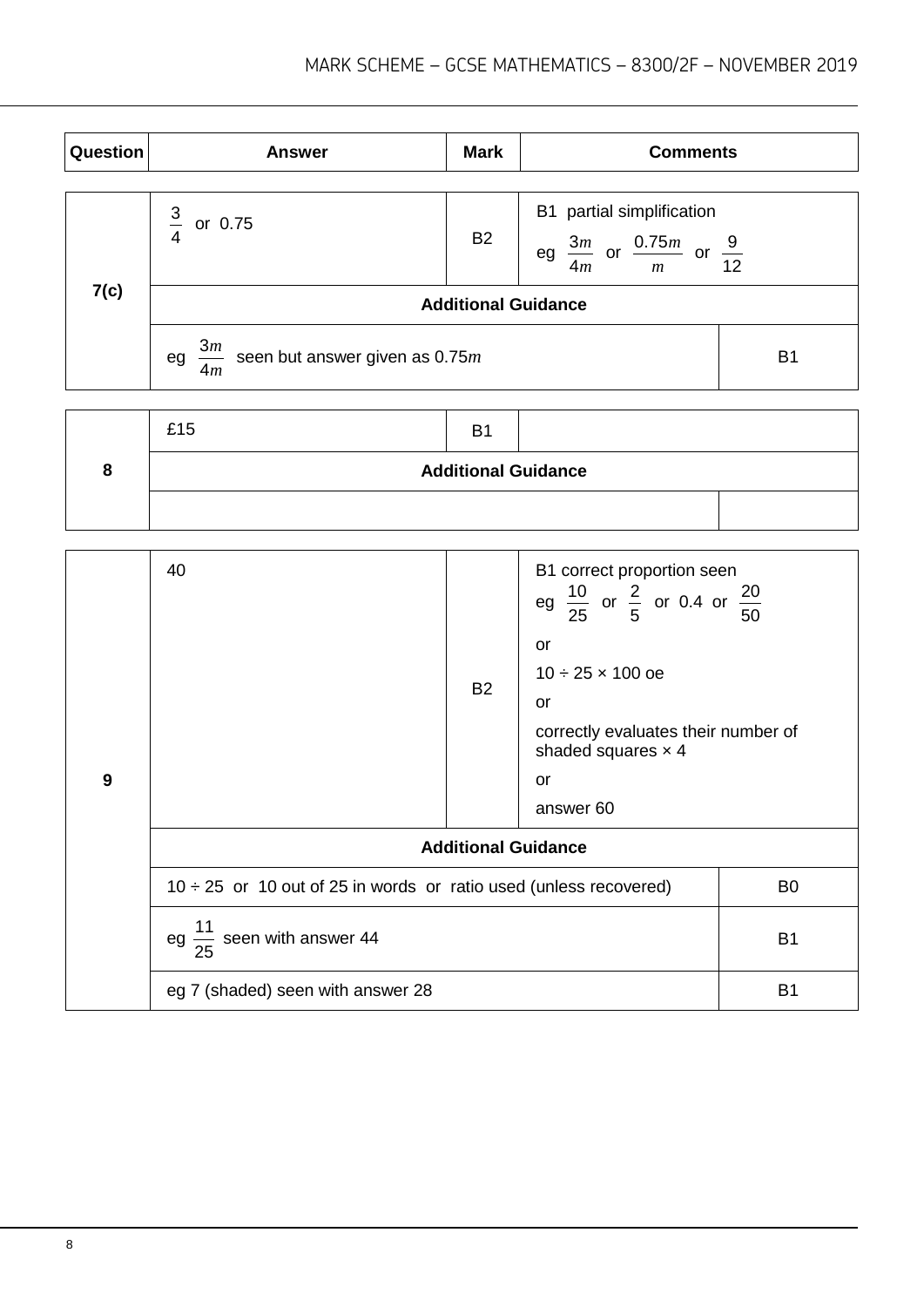| Question | Answer                                                                                  | <b>Mark</b>        | <b>Comments</b>                                                                                             |        |  |
|----------|-----------------------------------------------------------------------------------------|--------------------|-------------------------------------------------------------------------------------------------------------|--------|--|
|          | $40 \div 5$ or 8                                                                        | M1                 | may be seen on diagram eg 8 in one of<br>the circles or as a key<br>implied by $\left( \right  = 4$         |        |  |
|          | their $8 \times 3.5$<br>or<br>their 8 + their 8 + their 8 + $\frac{\text{their } 8}{2}$ | M <sub>1</sub> dep | oe calculation that would evaluate to 28<br>$eg 8 + 8 + 8 + 4$ or $3 \times 8 + 4$<br>or their $4 \times 7$ |        |  |
|          | 28                                                                                      | A <sub>1</sub>     |                                                                                                             |        |  |
| 10       | <b>Additional Guidance</b>                                                              |                    |                                                                                                             |        |  |
|          | Answer 28                                                                               | <b>M1M1A1</b>      |                                                                                                             |        |  |
|          | Condone recovery eg 8 x 3 + $\frac{1}{2}$ = 28                                          | M1M1A1             |                                                                                                             |        |  |
|          | Only eg $8 \times 3 + \frac{1}{2}$ with no recovery to 28                               | M1M0A0             |                                                                                                             |        |  |
|          | Further work                                                                            |                    |                                                                                                             |        |  |
|          | eg $8 \times 3.5 = 28$ , $28 \times 4$ (and answer 112)                                 | M1M0A0             |                                                                                                             |        |  |
|          | eg Chicken = $8 + 16 + 24 + 28$                                                         |                    |                                                                                                             | M1M0A0 |  |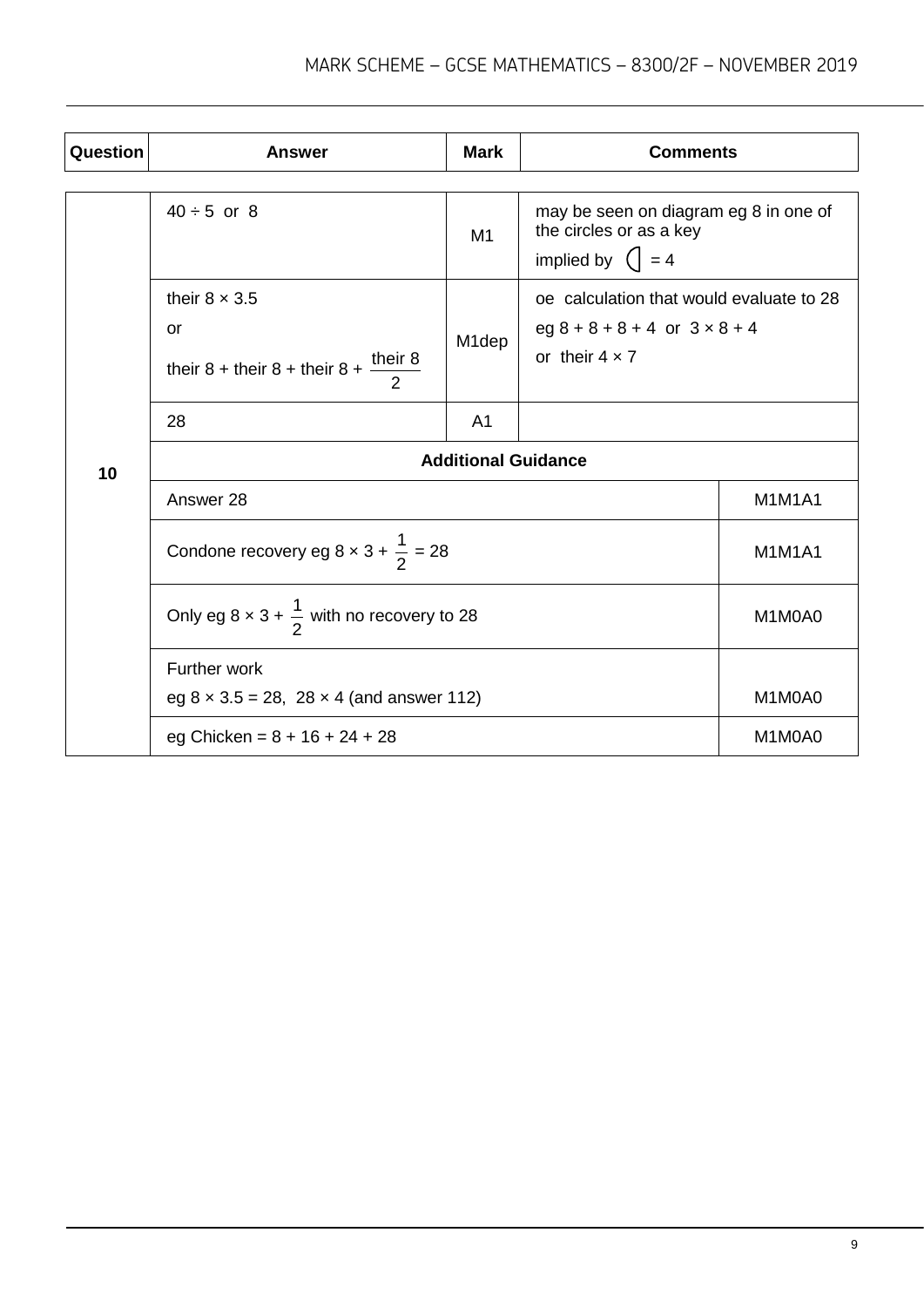| Question | <b>Answer</b>                                                                                                           | <b>Mark</b>                                     | <b>Comments</b>                                                                                                     |                |  |  |
|----------|-------------------------------------------------------------------------------------------------------------------------|-------------------------------------------------|---------------------------------------------------------------------------------------------------------------------|----------------|--|--|
|          | 54                                                                                                                      | <b>B2</b>                                       | B1 $(c =) -6$ or $(d =) -9$<br>or $(cd =) -\frac{1512}{-28}$ oe fraction<br>or $(cd = )\frac{1512}{28}$ oe fraction |                |  |  |
|          |                                                                                                                         | <b>Additional Guidance</b>                      |                                                                                                                     |                |  |  |
| 11       | Answer 54 with any or no working                                                                                        |                                                 |                                                                                                                     | B <sub>2</sub> |  |  |
|          | $(c =) -6$ or $(d =) -9$ seen even if not subsequently used                                                             |                                                 |                                                                                                                     | B <sub>1</sub> |  |  |
|          | $(c =) -6$ or $(d =) -9$ may be seen by the given calculations                                                          |                                                 |                                                                                                                     | <b>B1</b>      |  |  |
|          | $250 - 16^2 \times -9 = 2554$                                                                                           |                                                 |                                                                                                                     | <b>B1</b>      |  |  |
|          | $250 - 16^2 \times \frac{18 \times 14}{-28} = 2554$                                                                     |                                                 |                                                                                                                     | B <sub>0</sub> |  |  |
|          | Answer 2554 with no working                                                                                             |                                                 |                                                                                                                     | B <sub>0</sub> |  |  |
|          | <b>BT</b><br>B H<br>GH<br><b>G</b> T<br>R <sub>H</sub><br>R T<br>W <sub>H</sub><br>W T<br>with no errors or repeats     | <b>B2</b>                                       | any configuration<br>accept words<br>B1 five of BT GH GT<br>WH WT                                                   | R H<br>R T     |  |  |
| 12       | <b>Additional Guidance</b>                                                                                              |                                                 |                                                                                                                     |                |  |  |
|          | eg T B means B T so if both seen it is a repeat                                                                         |                                                 |                                                                                                                     |                |  |  |
|          | Condone repeats or errors for B1 but not B2                                                                             |                                                 |                                                                                                                     |                |  |  |
|          |                                                                                                                         | Allow B H to be written again if list restarted |                                                                                                                     |                |  |  |
|          | Do not count clear working as a repeat eg table used to work out<br>combinations and then separate list given as answer |                                                 |                                                                                                                     |                |  |  |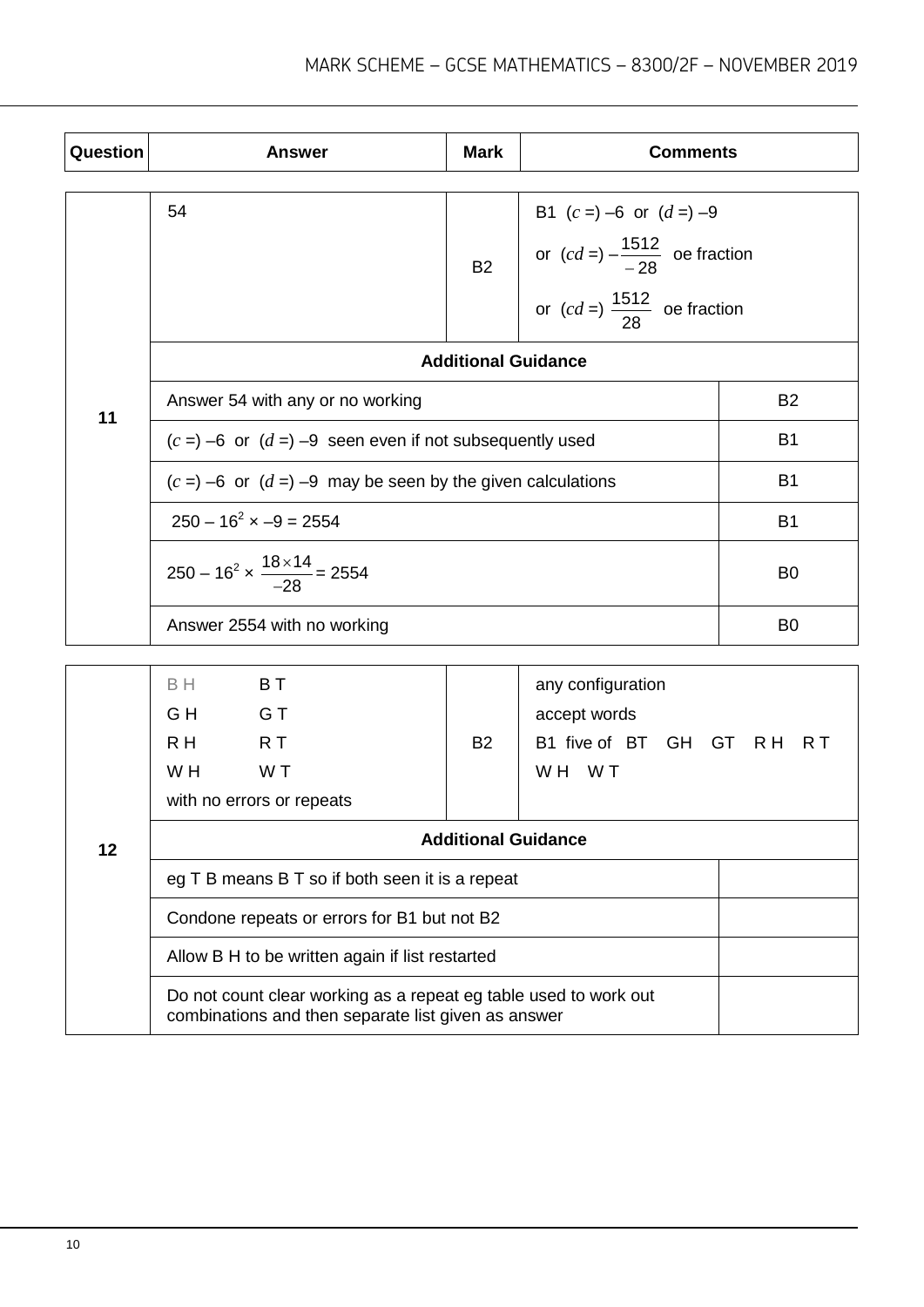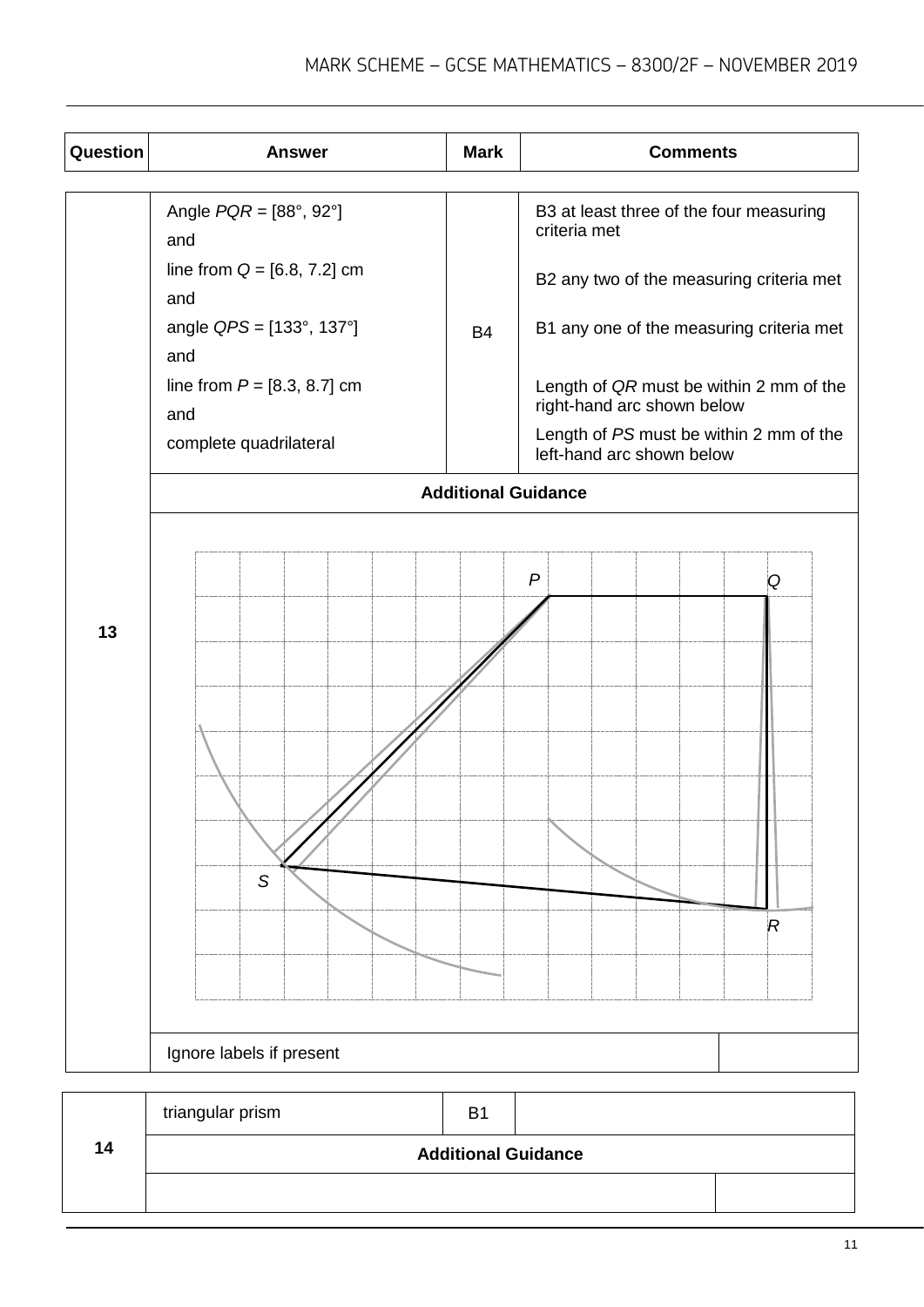| <b>Question</b> | <b>Answer</b>                                                                                 | <b>Mark</b>    | <b>Comments</b>                                                |  |
|-----------------|-----------------------------------------------------------------------------------------------|----------------|----------------------------------------------------------------|--|
|                 | <b>Alternative method 1</b>                                                                   |                |                                                                |  |
|                 | 0.75 or 1.3                                                                                   | M <sub>1</sub> | decimal or percentage<br>eg 75(%) or 130(%)                    |  |
|                 | 0.75 and 1.3                                                                                  |                | oe decimal or percentage                                       |  |
|                 | and $\frac{3}{4}$ oe                                                                          | A <sub>1</sub> | eg 75(%) and 130(%) and $\frac{3}{4}$ oe                       |  |
|                 | <b>Alternative method 2</b>                                                                   |                |                                                                |  |
|                 | $0.25$ or $0.3$                                                                               | M <sub>1</sub> | decimal or percentage<br>eg 25(%) or 30(%)                     |  |
|                 | $0.25$ and $0.3$                                                                              |                | decimal or percentage                                          |  |
|                 | and $\frac{3}{4}$ oe                                                                          | A <sub>1</sub> | eg 25(%) and 30(%) and $\frac{3}{4}$ oe                        |  |
|                 | <b>Alternative method 3</b>                                                                   |                |                                                                |  |
| 15              | Converts both fractions to valid<br>common denominator with at least<br>one numerator correct | M <sub>1</sub> | eg $\frac{15}{20}$ , $\frac{26}{20}$ (both numerators correct) |  |
|                 |                                                                                               |                | or $\frac{30}{40}, \frac{54}{40}$ (one numerator incorrect)    |  |
|                 | Two correct fractions with valid<br>common denominator                                        | A <sub>1</sub> | eg $\frac{15}{20}$ and $\frac{26}{20}$ and $\frac{3}{4}$ oe    |  |
|                 | and $\frac{3}{4}$ oe                                                                          |                | or $\frac{7.5}{10}$ and $\frac{13}{10}$ and $\frac{3}{4}$ oe   |  |
|                 | <b>Alternative method 4</b>                                                                   |                |                                                                |  |
|                 | Converts $\frac{1}{4}$ and $\frac{3}{10}$ to valid                                            | M <sub>1</sub> | eg $\frac{5}{20}$ , $\frac{6}{20}$ (both numerators correct)   |  |
|                 | common denominator with at least<br>one numerator correct                                     |                | or $\frac{10}{40}$ , $\frac{16}{40}$ (one numerator incorrect) |  |
|                 | Two correct fractions with valid<br>common denominator                                        | A <sub>1</sub> | eg $\frac{5}{20}$ and $\frac{6}{20}$ and $\frac{3}{4}$ oe      |  |
|                 | and $\frac{3}{4}$ oe                                                                          |                | or $\frac{2.5}{10}$ and $\frac{3}{10}$ and $\frac{3}{4}$ oe    |  |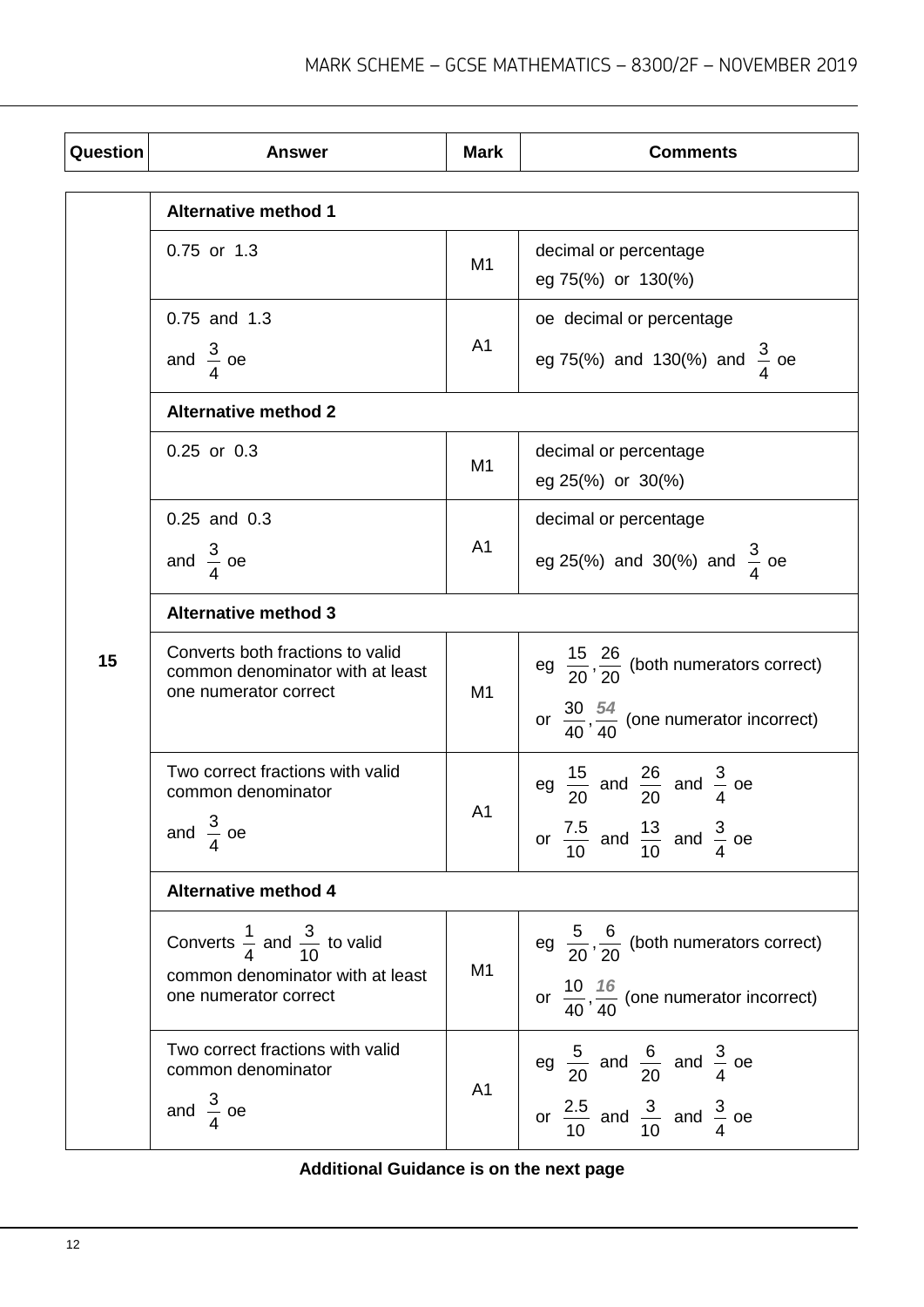| Question | <b>Answer</b>                                                                                                                    | <b>Mark</b>                   | <b>Comments</b> |                               |  |  |
|----------|----------------------------------------------------------------------------------------------------------------------------------|-------------------------------|-----------------|-------------------------------|--|--|
|          | <b>Additional Guidance</b>                                                                                                       |                               |                 |                               |  |  |
|          | If answer line blank allow $\frac{3}{4}$ to be indicated by eg circling the correct<br>fraction                                  |                               |                 |                               |  |  |
|          | Allow $\frac{3}{4}$ to be given as a correct equivalent form                                                                     |                               |                 |                               |  |  |
|          | eg Alt 1 0.75 and 1.3 and answer 0.75                                                                                            |                               |                 | <b>M1A1</b>                   |  |  |
|          | Ignore $+$ or $-$ when calculating difference from 1<br>eg Alt 2 accept 0.25 and $-0.3$ or $-0.25$ and 0.3 or $-0.25$ and $-0.3$ |                               |                 |                               |  |  |
|          | In Alt 1 if further work is seen eg to calculate the differences then these<br>must be correct and comparable for the A1         |                               |                 |                               |  |  |
|          | eg 0.75 and 1.3 and 25 and 30 (correct change to %) Answer $\frac{3}{4}$                                                         | <b>M1A1</b>                   |                 |                               |  |  |
|          | eg 0.75 and 1.3 and 0.25 and 30 (not comparable) Answer $\frac{3}{4}$                                                            | M <sub>1</sub> A <sub>0</sub> |                 |                               |  |  |
| 15 cont  | eg 0.75 and 1.3 and 0.15 and 0.3 (one incorrect) Answer $\frac{3}{7}$                                                            | M <sub>1</sub> A <sub>0</sub> |                 |                               |  |  |
|          | Diagrams are acceptable if clear                                                                                                 |                               |                 |                               |  |  |
|          | and answer<br>eg                                                                                                                 |                               |                 | <b>M1A1</b>                   |  |  |
|          | NB the reciprocal of $\frac{3}{4}$ is 1.3 which may be seen truncated to 1.3                                                     | M <sub>0</sub>                |                 |                               |  |  |
|          | $1 - 0.75 = 0.25$ , $1 + 0.25 = 1.25$ and 1.3 seen and answer $\frac{3}{4}$                                                      |                               |                 | <b>M1A1</b>                   |  |  |
|          | 1.3 – 1 = 0.3, 1 – 0.3 = 0.7 and 0.75 seen and answer $\frac{3}{4}$                                                              |                               |                 | M <sub>1</sub> A <sub>1</sub> |  |  |
|          | Alt 3 eg $\frac{15}{20}$ and $1\frac{6}{20}$ and answer $\frac{3}{4}$                                                            |                               |                 | M <sub>1</sub> A <sub>1</sub> |  |  |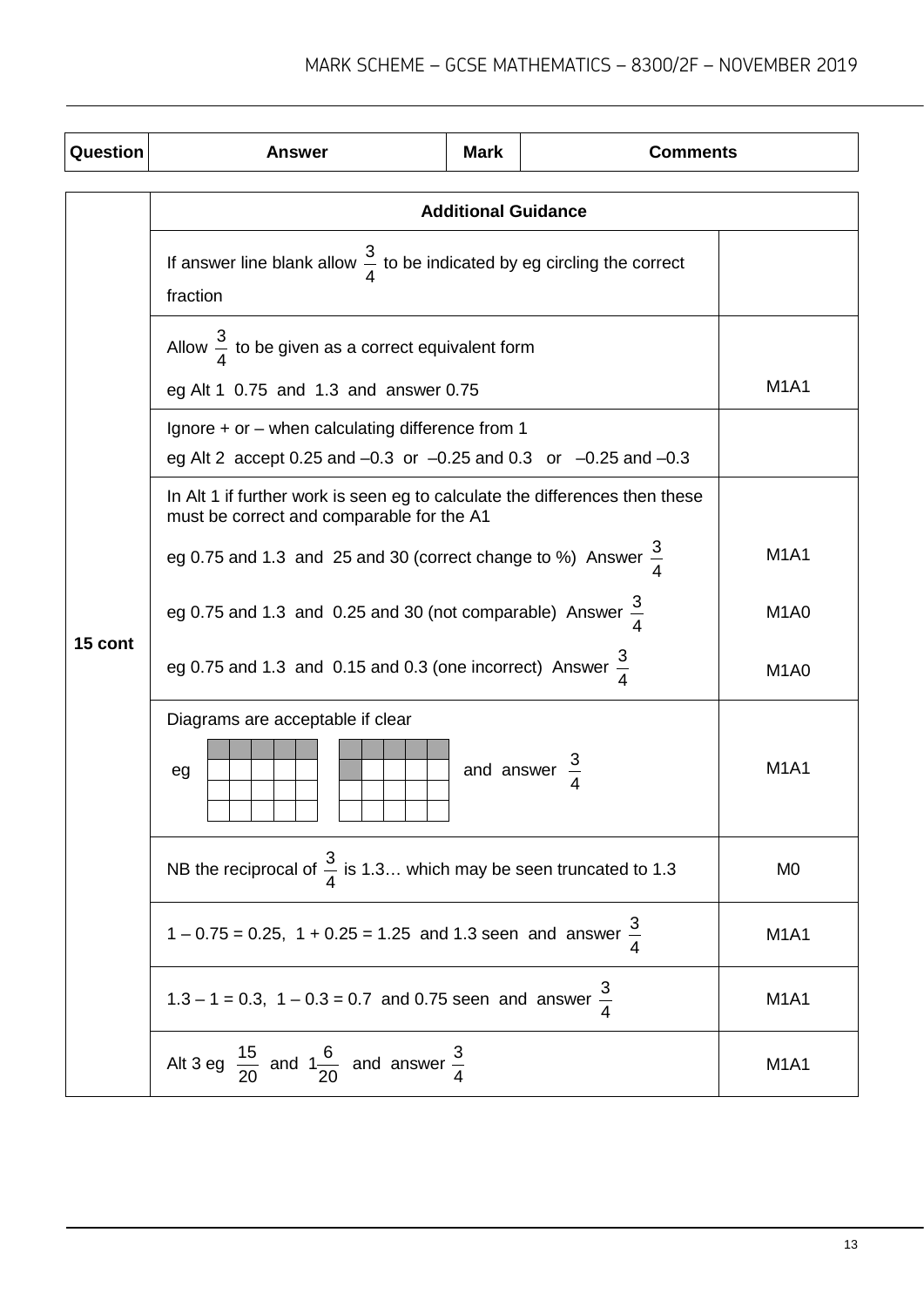| Question | <b>Answer</b>                                 | <b>Mark</b>    | <b>Comments</b>                                           |           |  |
|----------|-----------------------------------------------|----------------|-----------------------------------------------------------|-----------|--|
|          |                                               |                |                                                           |           |  |
|          | 20                                            |                | B2 $(A:B:C=) 12:6:2$<br>or $(A:B=) 12:6$ and $(B:C=) 6:2$ |           |  |
|          |                                               |                |                                                           |           |  |
|          |                                               |                | or $A = 12$ and $C = 2$                                   |           |  |
|          |                                               | B <sub>3</sub> |                                                           |           |  |
|          |                                               |                | B1 $(A : B : C =) 6 : 3 : 1$ oe                           |           |  |
|          |                                               |                | or $(A : B =) 12 : 6$ or $(B : C =) 6 : 2$                |           |  |
| 16       |                                               |                | or $A = 12$ or $C = 2$                                    |           |  |
|          | <b>Additional Guidance</b>                    |                |                                                           |           |  |
|          | Allow clear indication that A is 12 or C is 2 |                |                                                           |           |  |
|          | 6 : 3 : 1 must be a single ratio for B1       |                |                                                           |           |  |
|          | m:6:2                                         |                |                                                           | <b>B1</b> |  |
|          | 12:6:n                                        |                |                                                           | <b>B1</b> |  |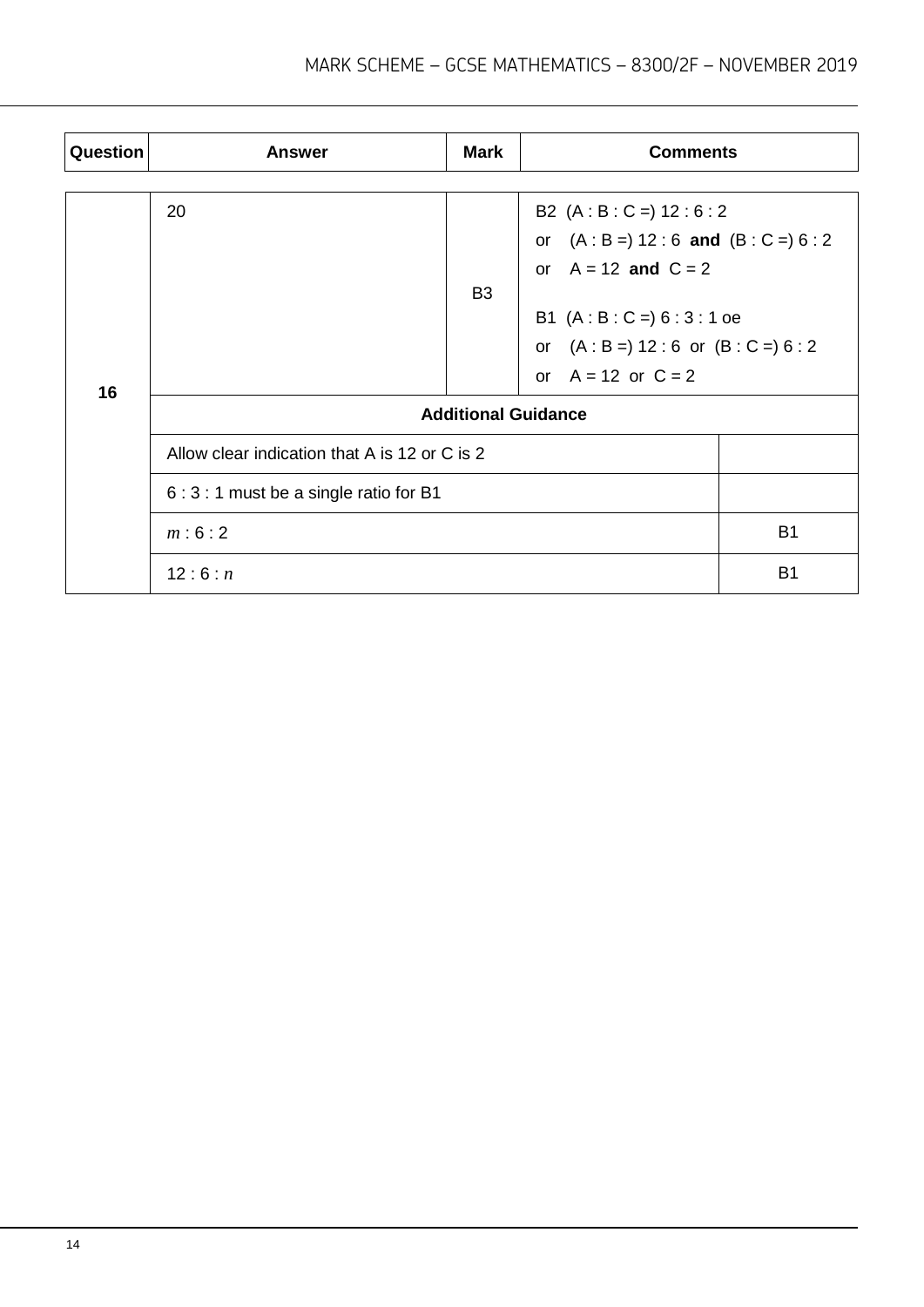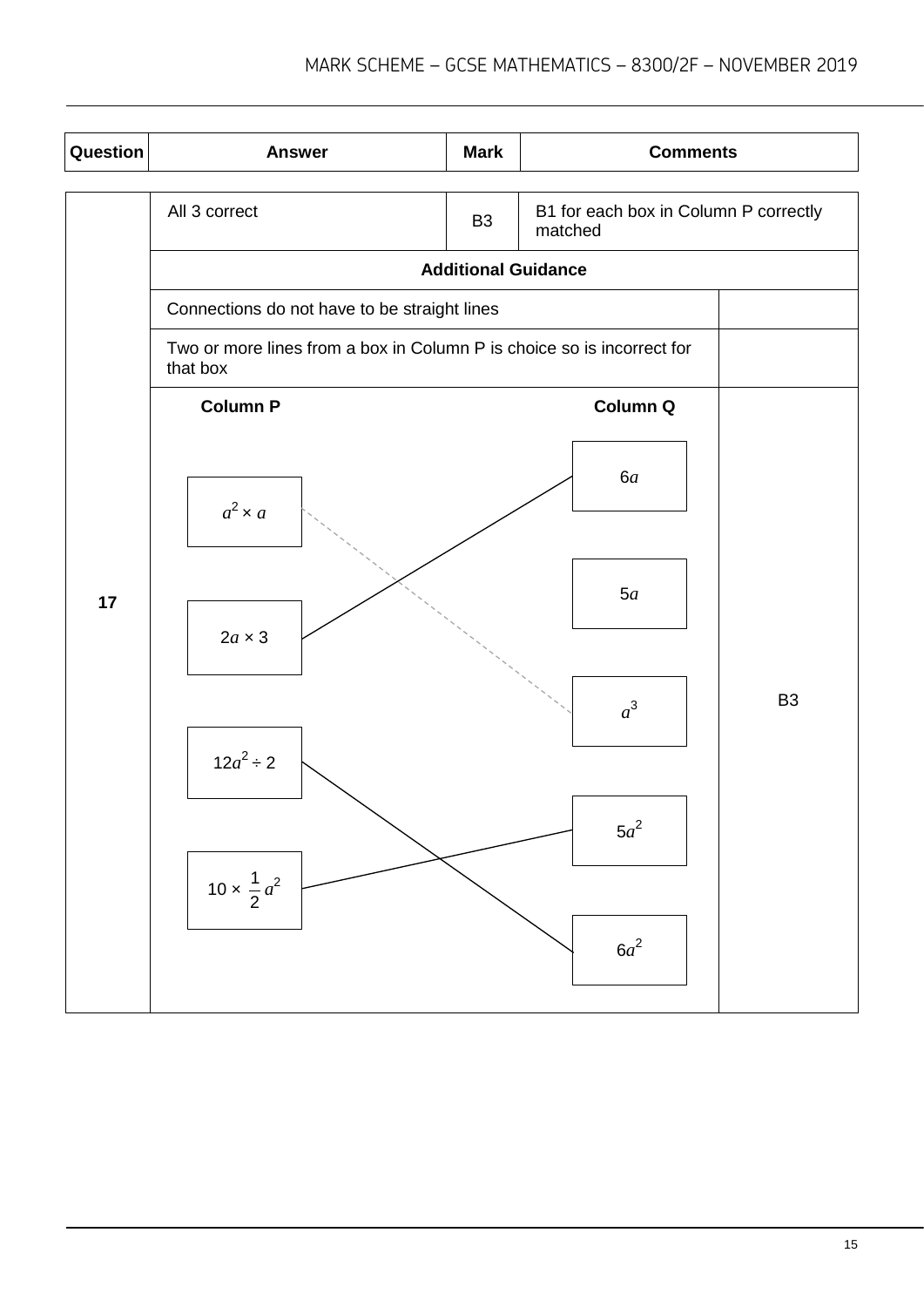| Question | <b>Answer</b>                                                 | <b>Mark</b>        | <b>Comments</b>                                                                      |  |
|----------|---------------------------------------------------------------|--------------------|--------------------------------------------------------------------------------------|--|
|          | <b>Alternative method 1</b>                                   |                    |                                                                                      |  |
|          | $120 \times 2$ or 240<br>and                                  | M1                 | 2 may be [2, 2.75)<br>and                                                            |  |
|          | $120 \times 3$ or 360<br>$450 - 120$ or 330                   | M1                 | 3 may be (2.75, 3]                                                                   |  |
|          | 240 and 360 and 330 and Yes                                   | A1                 | correct values using their [2, 2.75) and<br>their (2.75, 3] comparing with 330       |  |
|          | <b>Alternative method 2</b>                                   |                    |                                                                                      |  |
|          | $120 \times 2$ or 240<br>and<br>$120 \times 3$ or 360         | M1                 | 2 may be [2, 2.75)<br>and<br>3 may be (2.75, 3]                                      |  |
| 18       | their 240 + 120 or 360<br>and<br>their 360 + 120 or 480       | M <sub>1</sub> dep | <sub>oe</sub>                                                                        |  |
|          | 360 and 480 and Yes                                           | A <sub>1</sub>     | correct values using their [2, 2.75) and<br>their (2.75, 3] comparing with given 450 |  |
|          | <b>Alternative method 3</b>                                   |                    |                                                                                      |  |
|          | $450 - 120$ or 330                                            | M1                 |                                                                                      |  |
|          | their $330 \div 120$ or 2.75                                  | M <sub>1</sub> dep | oe eg $450 \div 120 - 1$ or $3.75 - 1$ is M2                                         |  |
|          | 2.75 and Yes                                                  | A1                 | comparing with given 2 and 3                                                         |  |
|          | <b>Alternative method 4</b>                                   |                    |                                                                                      |  |
|          | $450 - 120$ or 330                                            | M1                 |                                                                                      |  |
|          | their $330 \div 2$ or 165<br>and<br>their $330 \div 3$ or 110 | M <sub>1</sub> dep | 2 may be [2, 2.75)<br>and<br>3 may be (2.75, 3]                                      |  |
|          | 165 and 110 and Yes                                           | A1                 | correct values using their [2, 2.75) and<br>their (2.75, 3] comparing with given 120 |  |

### **Alternative method 5 and Additional Guidance are on the next page**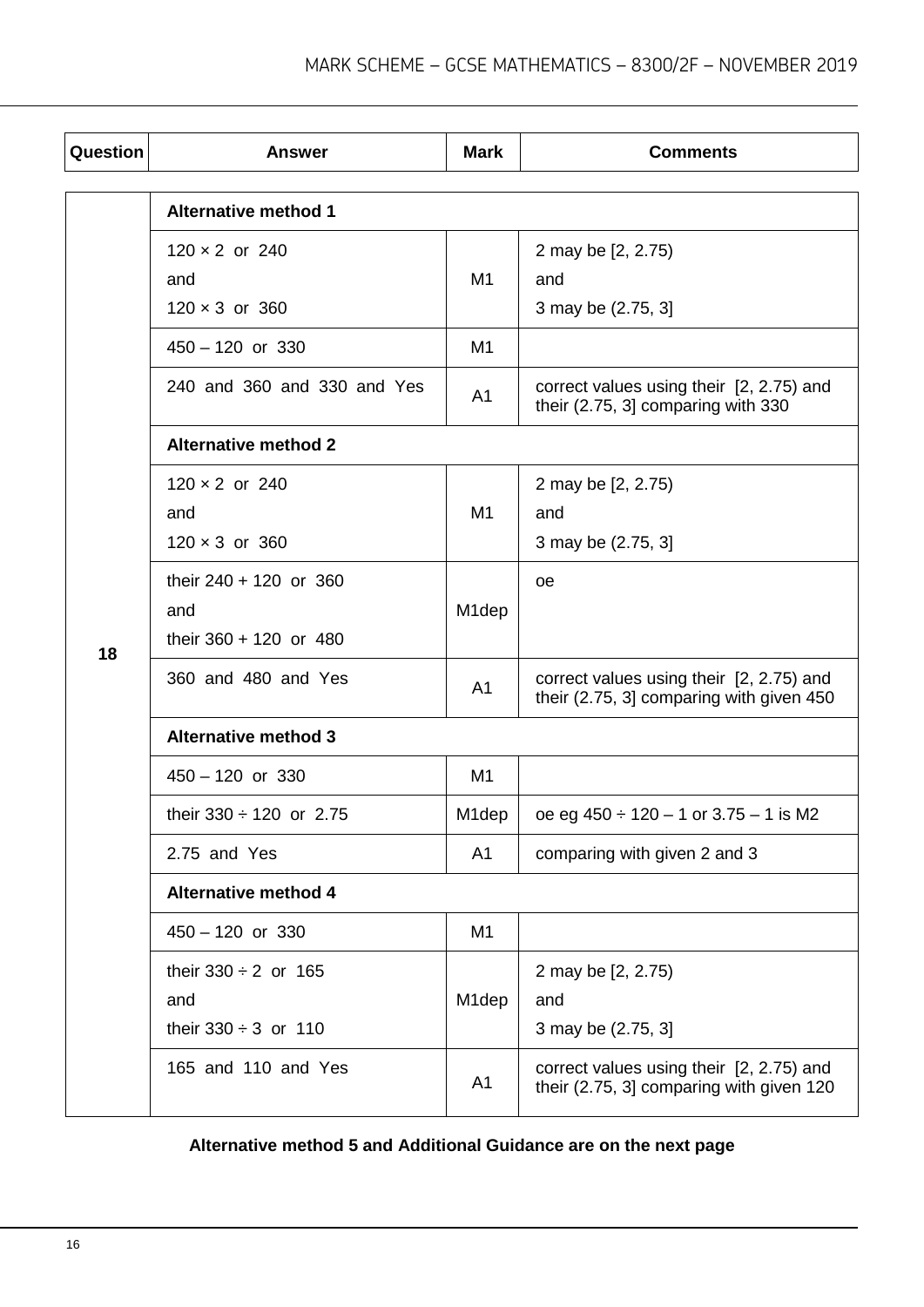| Question | <b>Answer</b>                                                                                                        | <b>Mark</b>        | <b>Comments</b>                                            |                |  |  |
|----------|----------------------------------------------------------------------------------------------------------------------|--------------------|------------------------------------------------------------|----------------|--|--|
|          | <b>Alternative method 5</b>                                                                                          |                    |                                                            |                |  |  |
|          | $2 + 1$ or 3<br>and<br>$3 + 1$ or 4                                                                                  | M1                 | 3 may be [3, 3.75)<br>and<br>4 may be (3.75, 4]            |                |  |  |
| 18 cont  | $120 \times 3$ or 360<br>and<br>$120 \times 4$ or 480<br>or<br>$450 \div 3$ or 150<br>and<br>$450 \div 4$ or 112(.5) | M <sub>1</sub> dep | oe<br>3 may be [3, 3.75)<br>and<br>4 may be (3.75, 4)      |                |  |  |
|          | 360 and 480 and Yes<br>or<br>150 and 112(.5) and Yes                                                                 | A <sub>1</sub>     | comparing with given 450<br>or<br>comparing with given 120 |                |  |  |
|          | <b>Additional Guidance</b>                                                                                           |                    |                                                            |                |  |  |
|          | Use the method that gives the most marks even if there are multiple<br>attempts                                      |                    |                                                            |                |  |  |
|          | Yes may be seen by the question or implied by eg It is between 2 and 3<br>times                                      |                    |                                                            |                |  |  |
|          | $450 \div 120$ only or 3.75 only                                                                                     |                    |                                                            | M <sub>0</sub> |  |  |

| 19 | All four triangles are<br>right-angled<br>All four triangles are<br>isosceles<br>All four triangles are<br>✔<br>congruent<br>Area of rhombus $=$<br>$4 \times$ area of one triangle<br>Perimeter of rhombus =<br>$4 \times$ perimeter of one<br>triangle | B <sub>2</sub>             | B1 two correct with at most one incorrect<br>or three correct and one incorrect |
|----|----------------------------------------------------------------------------------------------------------------------------------------------------------------------------------------------------------------------------------------------------------|----------------------------|---------------------------------------------------------------------------------|
|    |                                                                                                                                                                                                                                                          | <b>Additional Guidance</b> |                                                                                 |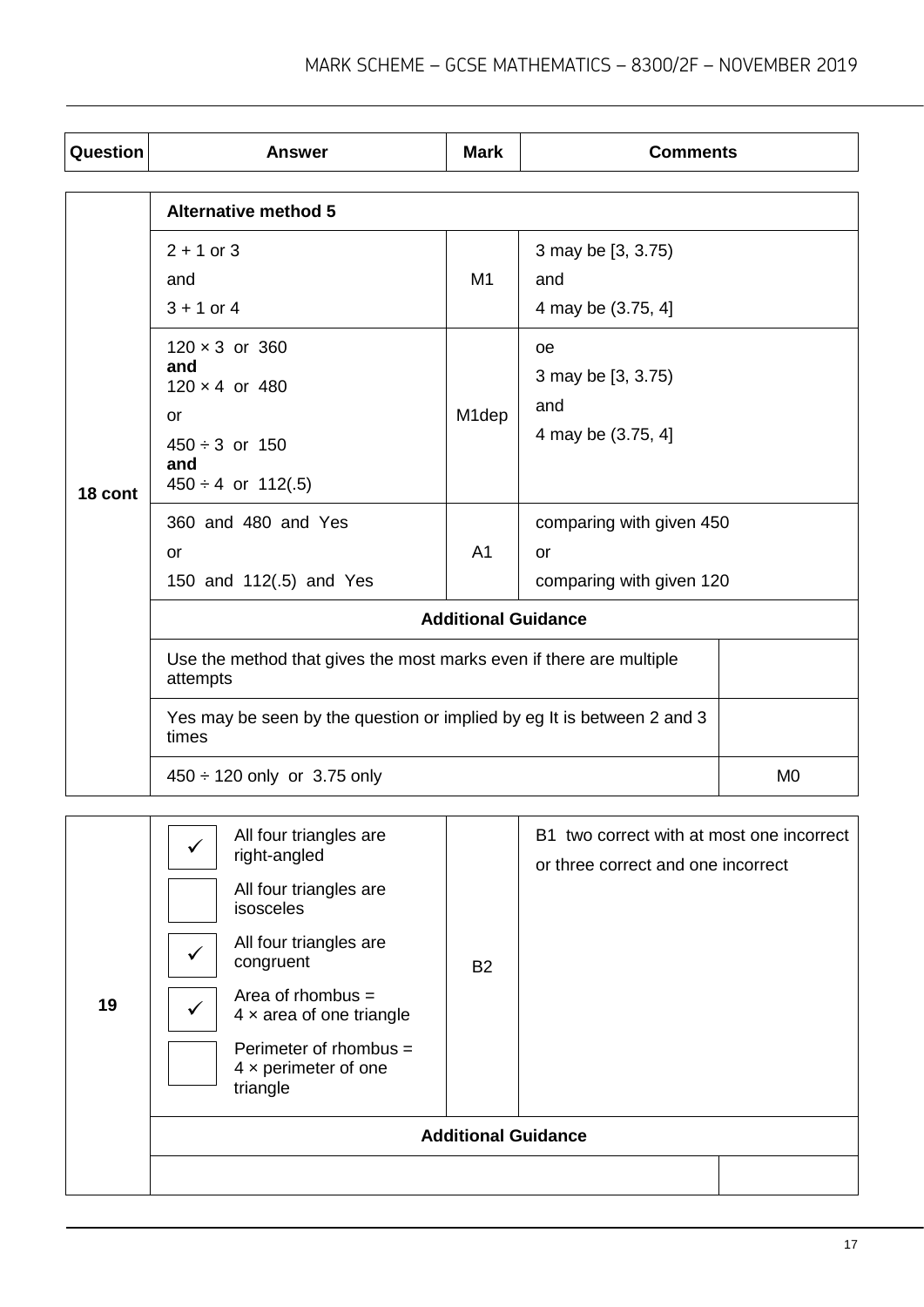| Question | <b>Answer</b>                                                                                                                                                                                                                                        | <b>Mark</b>    | <b>Comments</b>                                                                                                                                                                                                                                         |  |  |  |
|----------|------------------------------------------------------------------------------------------------------------------------------------------------------------------------------------------------------------------------------------------------------|----------------|---------------------------------------------------------------------------------------------------------------------------------------------------------------------------------------------------------------------------------------------------------|--|--|--|
|          | Alternative method 1 shown by valid calculation                                                                                                                                                                                                      |                |                                                                                                                                                                                                                                                         |  |  |  |
|          | $1500 \times 100$<br>or $30000 \times 5$<br>or $1500 \div 5$<br>or $30000 \div 100$<br>or $5 \div 100$<br>or $1500 \times 100 \div 5$<br>or $30000 \times 5 \div 100$<br>or $1500 \times 100 \div 30000$                                             | M <sub>1</sub> | must see one of these calculations but<br>may evaluate incorrectly for M1<br>do not allow embedded in an invalid<br>calculation eg $30000 \times 5 \div 1000$ is M0                                                                                     |  |  |  |
| 20(a)    | $1500\times100$<br>$= 30000$<br>5<br>or<br>$30000\times 5$<br>$= 1500$<br>100<br>or<br>$1500\times100$<br>$\frac{2}{5} = 5$ and $AB = 5$<br>30 000<br><b>or</b><br>$1500 \times 100 = 30000 \times 5$<br><b>or</b><br>$1500 \div 5 = 30000 \div 100$ | A <sub>1</sub> | must show correct use of all four of<br>1500, 100, 5 and 30000<br>may be in two stages<br>eg $1500 \times 100 = 150000$ and<br>$150000 \div 5 = 30000$<br>or $1500 \div 5 = 300$ and<br>$30000 \div 100 = 300$<br>if units shown must be correct for A1 |  |  |  |

## **Alternative method 2 and Additional Guidance are on the next page**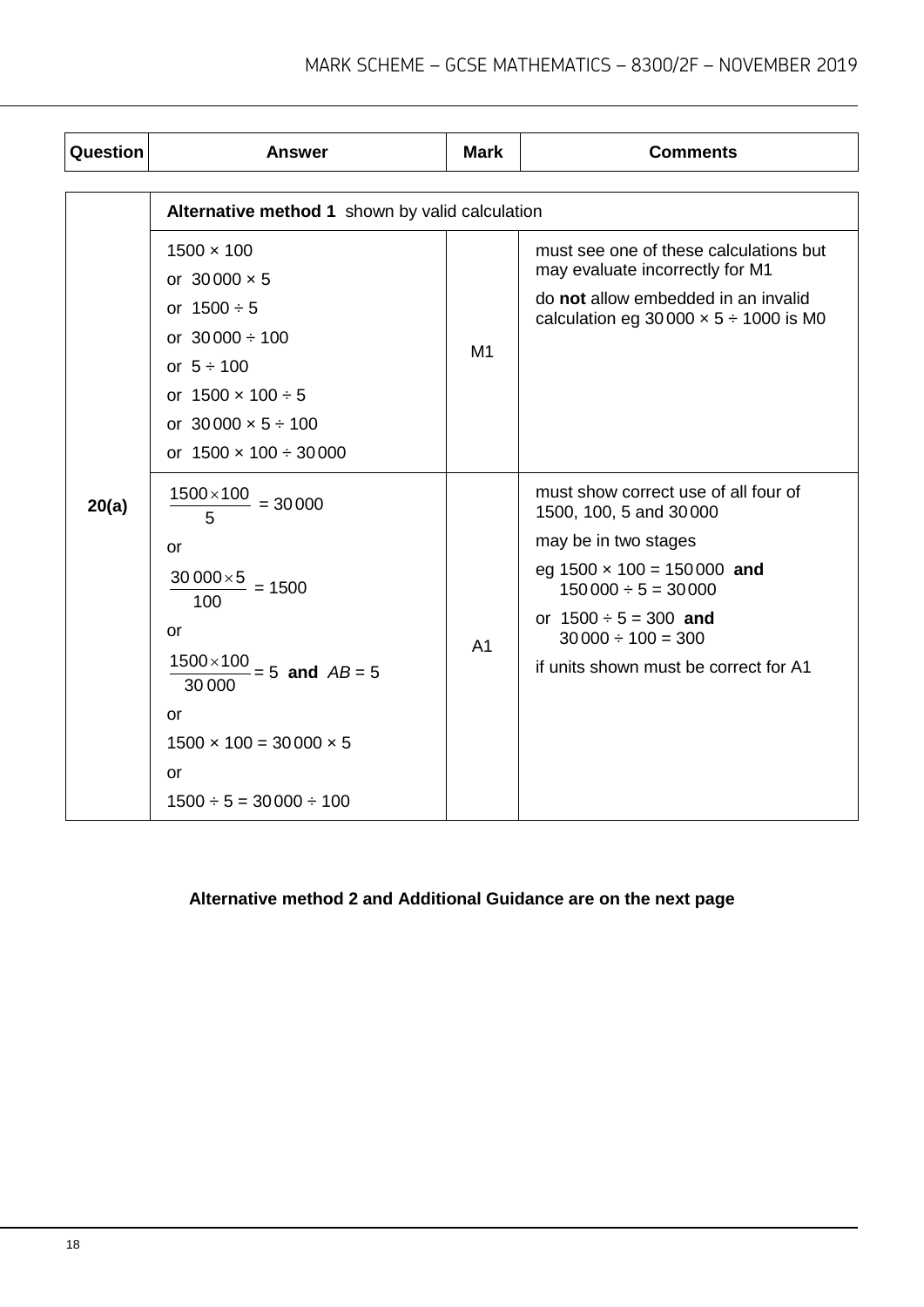| Question      | <b>Answer</b>                                                                                                                                                                                                                                                                                                                                                                                        | <b>Mark</b>    | <b>Comments</b>                                    |  |  |
|---------------|------------------------------------------------------------------------------------------------------------------------------------------------------------------------------------------------------------------------------------------------------------------------------------------------------------------------------------------------------------------------------------------------------|----------------|----------------------------------------------------|--|--|
|               | Alternative method 2 shown by unit conversion and valid calculation                                                                                                                                                                                                                                                                                                                                  |                |                                                    |  |  |
| 20(a)<br>cont | 150000 cm or 300 m<br>or 0.05 m                                                                                                                                                                                                                                                                                                                                                                      | M1             | correct units must be shown to imply use<br>of 100 |  |  |
|               | 150000 cm and<br>$30000 \times 5 = 150000$<br>or<br>150000 cm and<br>$150000 \div 5 = 30000$<br>or<br>150000 cm and<br>$150000 \div 30000 = 5$ and $AB = 5$<br>or<br>30000 cm and 300 m<br>and $1500 \div 5 = 300$<br>or<br>30000 cm and 300 m<br>and $300 \times 5 = 1500$<br>or<br>30000 cm and 300 m<br>and $1500 \div 300 = 5$ and $AB = 5$<br>or<br>$0.05$ m and $1500 \div 0.05 = 30000$<br>or | A <sub>1</sub> | correct units must be shown                        |  |  |
|               | $0.05$ m and $30000 \times 0.05 = 1500$                                                                                                                                                                                                                                                                                                                                                              |                |                                                    |  |  |
|               | <b>Additional Guidance</b>                                                                                                                                                                                                                                                                                                                                                                           |                |                                                    |  |  |
|               | 30 000 x 5 may be seen as a correct build-up ie 30 000, 60 000, 90 000,<br>120 000, 150 000                                                                                                                                                                                                                                                                                                          |                |                                                    |  |  |
|               | Measuring AB as a value other than 5 will score M1 max                                                                                                                                                                                                                                                                                                                                               |                |                                                    |  |  |
|               | Using AC or BC can only score a max of M1 for one of the calculations<br>or conversions that does not use AB                                                                                                                                                                                                                                                                                         |                |                                                    |  |  |
|               | Allow M1 even if seen among other incorrect work but for A1 their<br>method must be all correct and unambiguous                                                                                                                                                                                                                                                                                      |                |                                                    |  |  |
|               | Must show a calculation from Alt 1 or a value with units from Alt 2 for<br>the M1 ie 150 000 only or 300 only or 0.05 only is M0                                                                                                                                                                                                                                                                     |                |                                                    |  |  |
|               | Ignore any additional reference to the grid having 100 squares                                                                                                                                                                                                                                                                                                                                       |                |                                                    |  |  |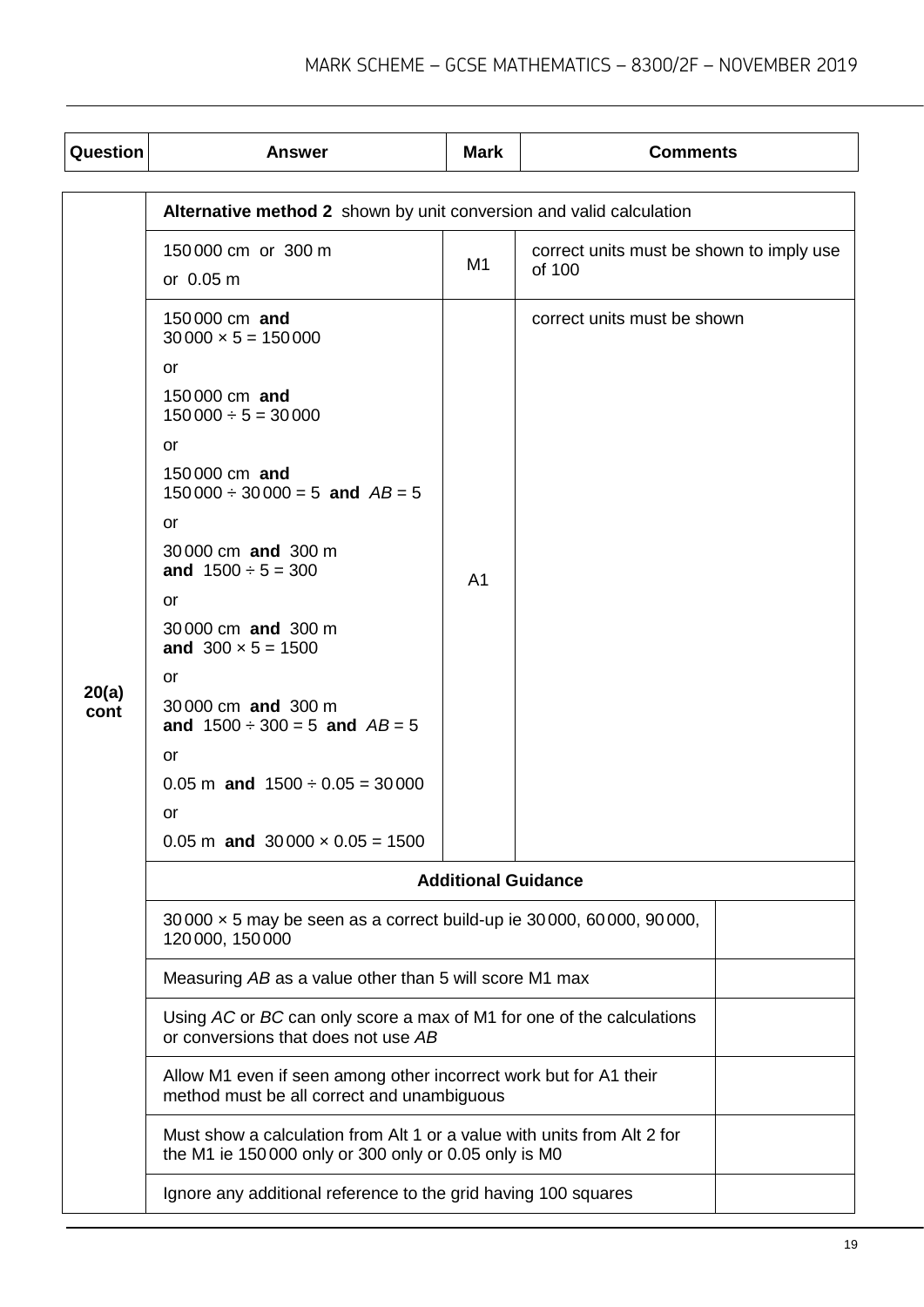| Question | <b>Answer</b>                                                                                        | <b>Mark</b>        | <b>Comments</b>                                                                                                                  |  |
|----------|------------------------------------------------------------------------------------------------------|--------------------|----------------------------------------------------------------------------------------------------------------------------------|--|
|          | Alternative method 1 working in cm                                                                   |                    |                                                                                                                                  |  |
|          | [4.4, 4.6]                                                                                           | <b>B1</b>          | may be on diagram                                                                                                                |  |
|          | their $[4.4, 4.6] \times 30000$<br>or [132000, 138000]                                               | M1                 | their AC must be in the range [4, 7] and<br>must not be 5<br>[132 000, 138 000] implies B1M1 if no<br>measurement for AC given   |  |
|          | their [132 000, 138 000]<br>$\div$ 100 $\div$ 1000                                                   | M <sub>1</sub> dep | oe must be converting into km                                                                                                    |  |
|          | [1.32, 1.38]                                                                                         | A <sub>1ft</sub>   | ft B0M2                                                                                                                          |  |
|          | Alternative method 2 working in cm                                                                   |                    |                                                                                                                                  |  |
|          | [4.4, 4.6]                                                                                           | <b>B1</b>          | may be on diagram                                                                                                                |  |
|          | their [4.4, 4.6] $\times$ 1500<br>or their [4.4, 4.6] $\times$ 300<br>or [1320, 1380]                | M <sub>1</sub>     | their AC must be in the range [4, 7] and<br>must not be 5<br>[1320, 1380] implies B1M1 if no<br>measurement for AC given         |  |
| 20(b)    | their [1320, 1380] $\div$ 1000                                                                       | M1dep              | oe must be converting into km                                                                                                    |  |
|          | [1.32, 1.38]                                                                                         | A <sub>1ft</sub>   | ft B0M2                                                                                                                          |  |
|          | Alternative method 3 working in mm                                                                   |                    |                                                                                                                                  |  |
|          | [44, 46]                                                                                             | <b>B1</b>          | may be on diagram                                                                                                                |  |
|          | their $[44, 46] \times 30000$<br>or [1320000, 1380000]                                               |                    | their AC must be in the range [40, 70]<br>and must not be 50                                                                     |  |
|          | or $\frac{\text{their }[44, 46]}{50}$ × 1500<br>or their [44, 46] $\times$ 30<br>or [1320, 1380]     | M <sub>1</sub>     | [1320000, 1380000] implies B1M1 if no<br>measurement for AC given<br>[1320, 1380] implies B1M1 if no<br>measurement for AC given |  |
|          | their [1320000, 1380000]<br>$\div$ 10 $\div$ 100 $\div$ 1000<br>or<br>their [1320, 1380] $\div$ 1000 | M <sub>1</sub> dep | oe must be converting into km                                                                                                    |  |
|          | [1.32, 1.38]                                                                                         | A <sub>1ft</sub>   | ft B0M2                                                                                                                          |  |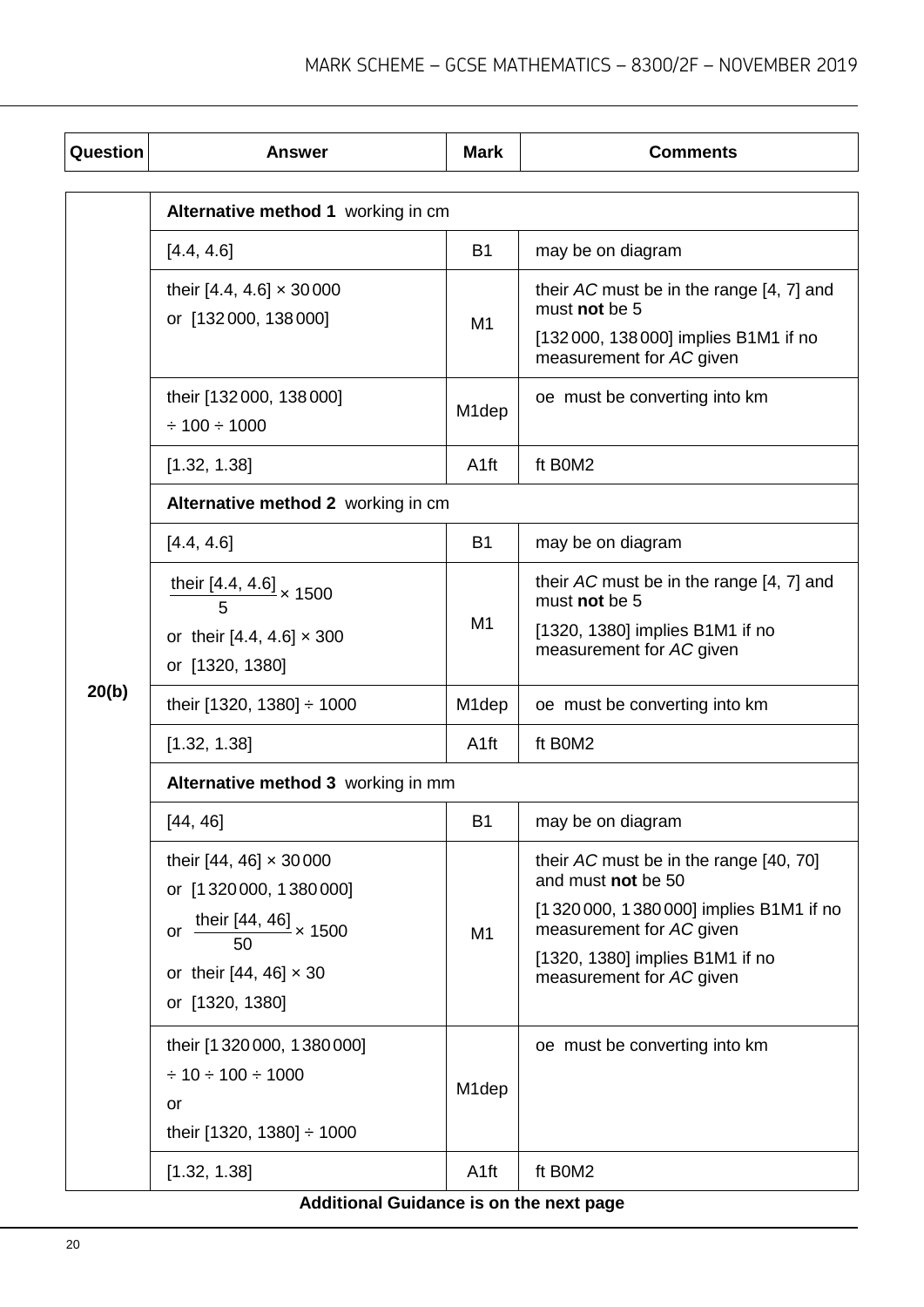| Question      | <b>Answer</b>                                                                                                   | <b>Mark</b> | <b>Comments</b> |                 |  |  |
|---------------|-----------------------------------------------------------------------------------------------------------------|-------------|-----------------|-----------------|--|--|
|               | <b>Additional Guidance</b>                                                                                      |             |                 |                 |  |  |
|               | Answer only in range [1.32, 1.38]                                                                               |             |                 | <b>B1M1M1A1</b> |  |  |
|               | Answer must match their AC if seen                                                                              |             |                 |                 |  |  |
|               | Must be using the scale 1 : 30 000 or 5 : 1500                                                                  |             |                 |                 |  |  |
|               | Their [4.4, 4.6] is often 4 (perhaps counting squares crossed diagonally)<br>or 6 (perhaps 2 down and 4 across) |             |                 |                 |  |  |
|               | 4 seen and answer 1.2                                                                                           | B0M1M1A1ft  |                 |                 |  |  |
|               | 4 seen and 120 000 (by Alt 1) or 4 seen and 1200 (by Alt 2)                                                     | B0M1M0A0    |                 |                 |  |  |
| 20(b)<br>cont | Answer 1.2 (without 4 seen)                                                                                     | Zero        |                 |                 |  |  |
|               | 6 seen and answer 1.8                                                                                           | B0M1M1A1ft  |                 |                 |  |  |
|               | 6 seen and 180 000 (by Alt 1) or 6 seen and 1800 (by Alt 2)                                                     |             |                 | B0M1M0A0        |  |  |
|               | Answer 1.8 (without 6 seen)                                                                                     | Zero        |                 |                 |  |  |
|               | 4.7 seen and answer 1.41                                                                                        | B0M1M1A1ft  |                 |                 |  |  |
|               | 4.7 seen and 141 000 (by Alt 1) or 4.7 seen and 1410 (by Alt 2)                                                 |             |                 | B0M1M0A0        |  |  |
|               | Answer 1.41 (without 4.7 seen)                                                                                  |             |                 | Zero            |  |  |
|               | Using Pythagoras gives $AC = \sqrt{20}$ or $2\sqrt{5}$ or 4.4(72) or 4.5                                        |             |                 | B <sub>1</sub>  |  |  |
|               |                                                                                                                 |             |                 |                 |  |  |

| 21 | 2 and 7<br>or $2$ and $13$<br>or $2$ and 19                                                                  | <b>B2</b> | either order<br>B1 any pair of different numbers<br>chosen from 2, 3, 5, 7, 11, 13, 17, 19<br>eg 2 and 3 or 3 and 5 |    |
|----|--------------------------------------------------------------------------------------------------------------|-----------|---------------------------------------------------------------------------------------------------------------------|----|
|    | <b>Additional Guidance</b>                                                                                   |           |                                                                                                                     |    |
|    | Mark the answer line but, if answer line blank, the pair of numbers must<br>be clearly selected for B2 or B1 |           |                                                                                                                     |    |
|    | List of prime numbers without selecting a pair                                                               |           |                                                                                                                     | B0 |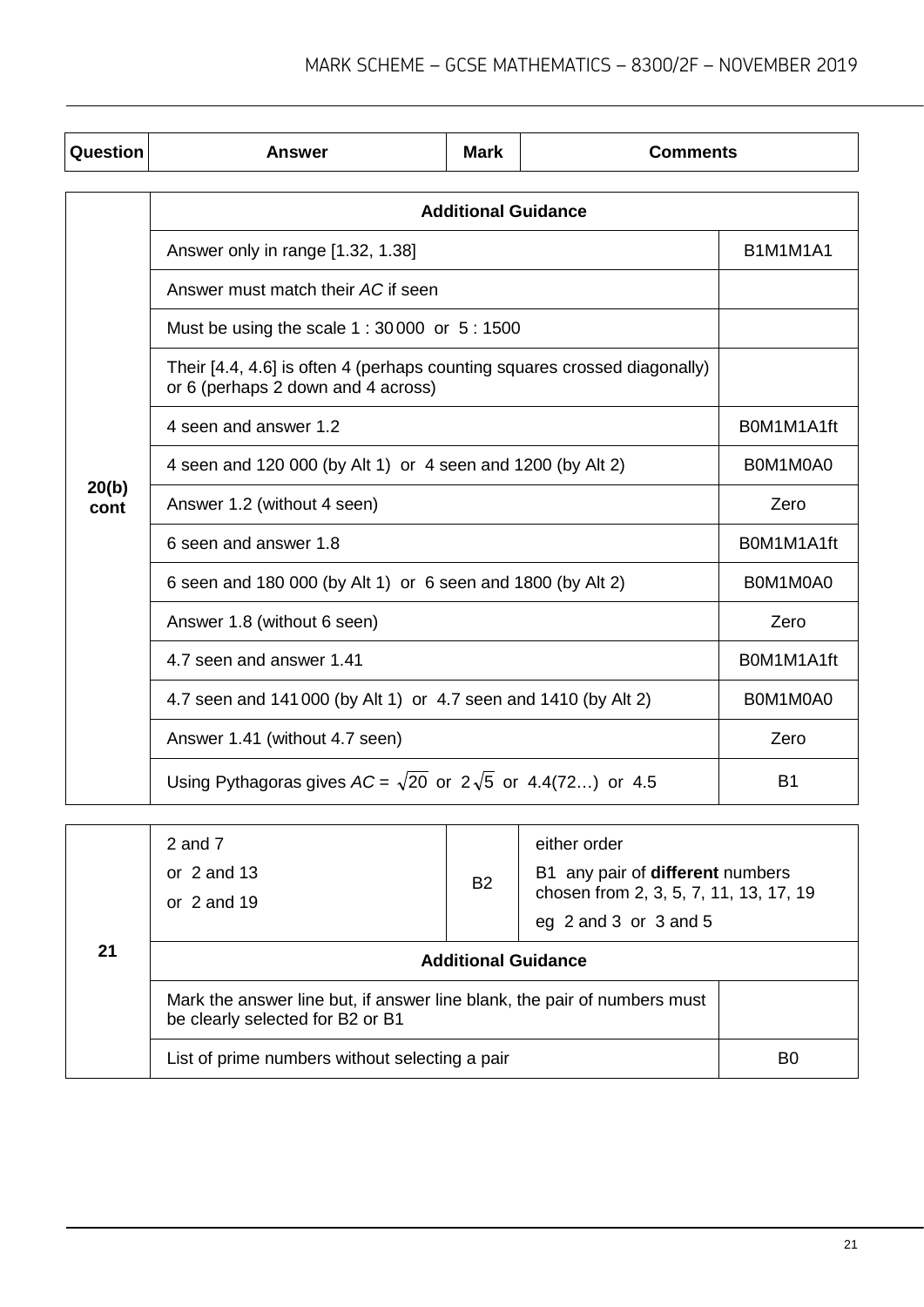| Question | <b>Answer</b>                                                                                                                                                                            | <b>Mark</b>        | <b>Comments</b>                                                                                   |                |  |
|----------|------------------------------------------------------------------------------------------------------------------------------------------------------------------------------------------|--------------------|---------------------------------------------------------------------------------------------------|----------------|--|
|          | $9 \times 5$ or 45<br>or<br>$9 \times 3$ or 27<br>or<br>$5 \times 3$ or 15                                                                                                               | M1                 | may be multiplied by 2<br>implied by 90 or 54 or 30 or (total =) $174$<br>or $90 + 54 + 30 = 174$ |                |  |
|          | $9 \times 5 \times 2$ or 90<br>and<br>$9 \times 3 \times 2 + 5 \times 3 \times 2$ or $54 + 30$<br>or 84<br>or<br>$9 \times 5$ or 45<br>and<br>$9 \times 3 + 5 \times 3$ or 27 + 15 or 42 | M <sub>1</sub> dep | accept blue = $90$ and (total =) 174<br>or green = $84$ and (total =) 174                         |                |  |
|          | 90 and 84 and Yes<br><b>oe</b><br>A <sub>1</sub><br>or<br>45 and 42 and Yes                                                                                                              |                    | condone incorrect units                                                                           |                |  |
| 22       | <b>Additional Guidance</b>                                                                                                                                                               |                    |                                                                                                   |                |  |
|          | Yes may be seen by the question or implied by eg blue is bigger                                                                                                                          |                    |                                                                                                   |                |  |
|          | Ticking or circling blue or 90 without a comment does not imply Yes                                                                                                                      |                    |                                                                                                   |                |  |
|          | Allow M1 even if not subsequently used                                                                                                                                                   |                    |                                                                                                   |                |  |
|          | Allow M1 even if seen among other calculations for eg perimeter or<br>volume                                                                                                             |                    |                                                                                                   |                |  |
|          | Works out the area of a face and then uses this for the 'volume'<br>eg $5 \times 3 = 15$ , $15 \times 9 = 135$ or $5 \times 3 = 15$ , $15 \times 15 = 225$                               |                    |                                                                                                   | M1M0A0         |  |
|          | Only works out a 'volume' with correct or incorrect method<br>eg $5 \times 3 \times 9 = 135$ or $5 \times 3 \times 5 \times 3 = 225$                                                     |                    |                                                                                                   | M0M0A0         |  |
|          | Ignore incorrect subtraction eg 90, 84 and Yes blue is 8 greater                                                                                                                         |                    |                                                                                                   | <b>M1M1A1</b>  |  |
|          | $90 + 54 + 30 = 174$                                                                                                                                                                     |                    |                                                                                                   | M <sub>1</sub> |  |
|          | $(174 \div 2 = 87)$                                                                                                                                                                      |                    |                                                                                                   |                |  |
|          | 90 is more than half so Yes or 84 is less than half so Yes                                                                                                                               |                    |                                                                                                   | <b>M1A1</b>    |  |
|          | Only 90 and 174 without identifying 90 as the blue area                                                                                                                                  |                    |                                                                                                   | M1M0A0         |  |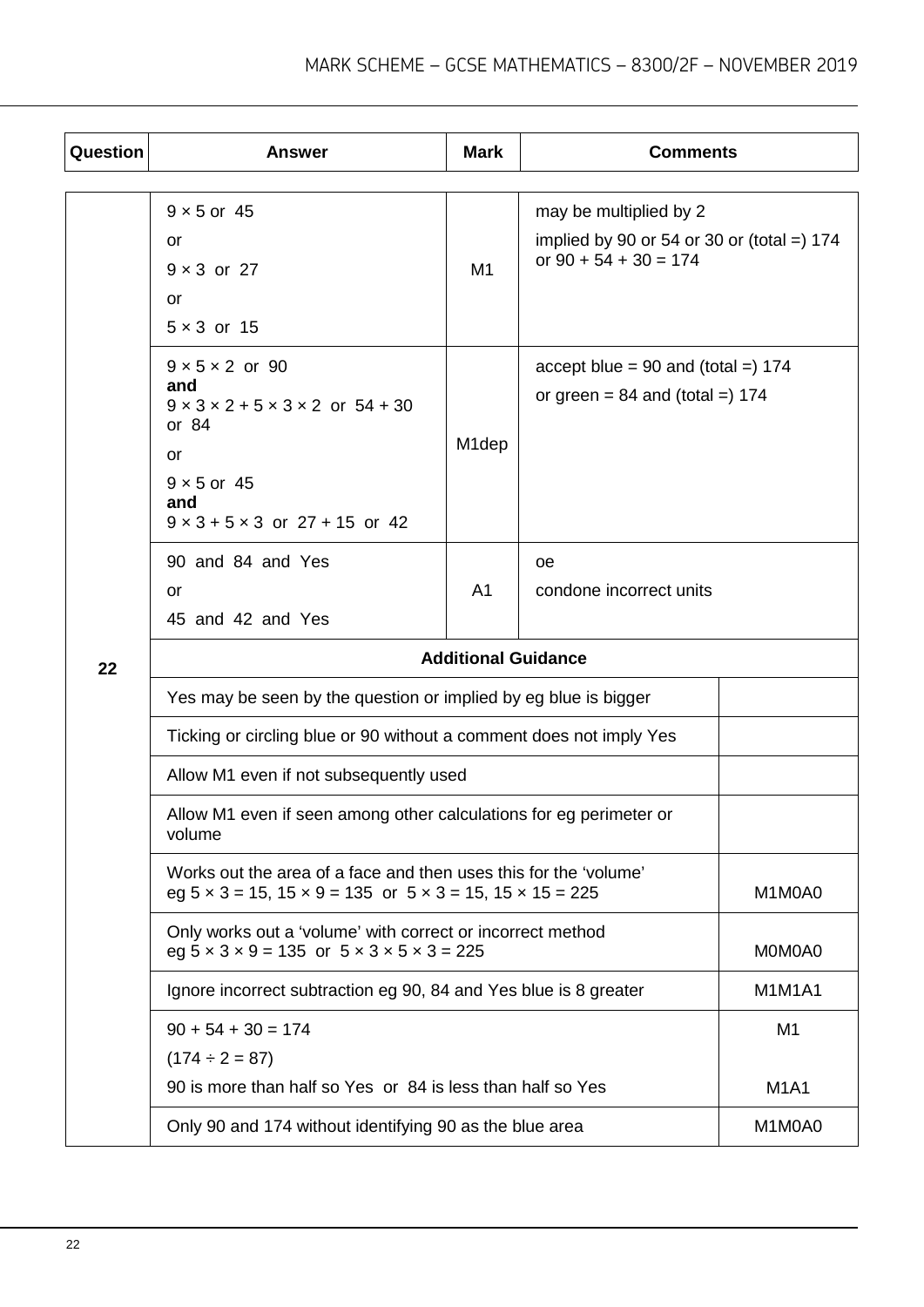| Question | <b>Answer</b>                                          | <b>Mark</b>    | <b>Comments</b>                                                    |               |  |
|----------|--------------------------------------------------------|----------------|--------------------------------------------------------------------|---------------|--|
|          | <b>Alternative method 1</b>                            |                |                                                                    |               |  |
|          | $1 - 0.4 - 0.25$ or 0.35                               | M1             | oe fraction or percentage                                          |               |  |
|          | their $0.35 \times 80$                                 | M1dep          | oe                                                                 |               |  |
|          | 28                                                     | A <sub>1</sub> |                                                                    |               |  |
|          | <b>Alternative method 2</b>                            |                |                                                                    |               |  |
|          | $0.4 \times 80$ or 32<br>and<br>$0.25 \times 80$ or 20 | M1             | <b>oe</b><br>eg $(0.4 + 0.25) \times 80$ or $0.65 \times 80$ or 52 |               |  |
| 23       | $80 -$ their $32 -$ their 20                           | M1dep          | oe<br>eg $80 -$ their 52                                           |               |  |
|          | 28                                                     | A <sub>1</sub> |                                                                    |               |  |
|          | <b>Additional Guidance</b>                             |                |                                                                    |               |  |
|          | Answer 28 out of 80                                    |                |                                                                    | <b>M1M1A1</b> |  |
|          | 28<br>Answer -<br>80                                   |                |                                                                    | M1M1A0        |  |
|          | Allow M1 even if not subsequently used                 |                |                                                                    |               |  |
|          | 28 seen but answer given as 0.35                       |                |                                                                    | M1M0A0        |  |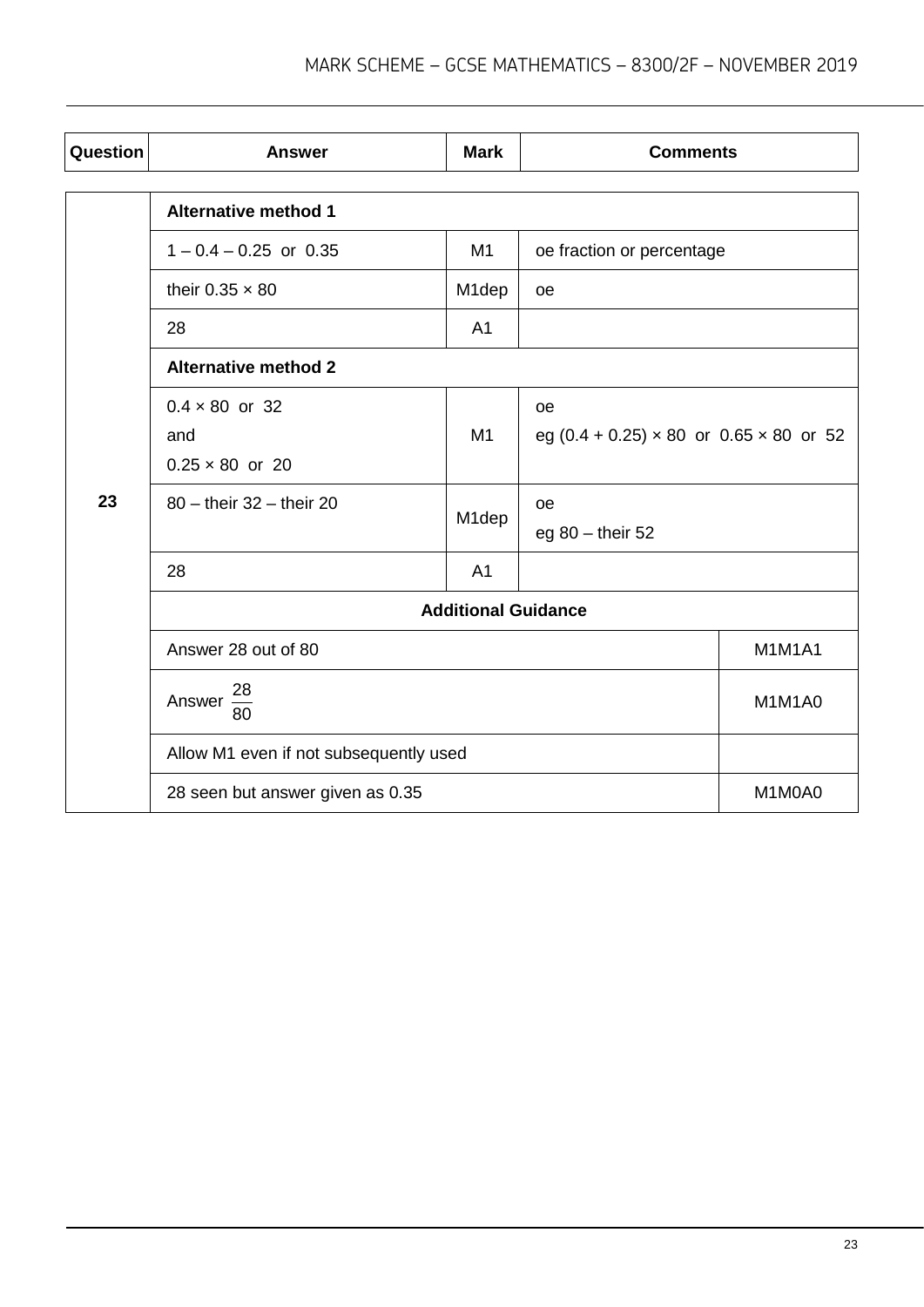| Question | <b>Answer</b>                                                                                                                                                                                                | Mark      | <b>Comments</b>                                                                                                                                                                                                                                                                                                                                                                                                                                                          |                             |
|----------|--------------------------------------------------------------------------------------------------------------------------------------------------------------------------------------------------------------|-----------|--------------------------------------------------------------------------------------------------------------------------------------------------------------------------------------------------------------------------------------------------------------------------------------------------------------------------------------------------------------------------------------------------------------------------------------------------------------------------|-----------------------------|
|          | 720                                                                                                                                                                                                          | <b>B2</b> | B1 at least 3 multiples of $120 (> 120)$<br>and at least 3 multiples of $144$ ( $> 144$ )<br>eg 240 360 480<br>and 288 432 576<br>or<br>$(120 =) 2 \times 2 \times 2 \times 3 \times 5$<br>or<br>$(144 =) 2 \times 2 \times 2 \times 2 \times 3 \times 3$<br>or<br>(Answer = $)$ 2 $\times$ 2 $\times$ 2 $\times$ 2 $\times$ 3 $\times$ 3 $\times$ 5<br>or (Answer = $2^4 \times 3^2 \times 5$<br>or<br>(Answer =) any multiple of $720$ ( $> 720$ )<br>eg 1440 or 17280 |                             |
|          | <b>Additional Guidance</b>                                                                                                                                                                                   |           |                                                                                                                                                                                                                                                                                                                                                                                                                                                                          |                             |
| 24       | Prime factor responses for B1 may be in index form<br>eg (120 =) $3 \times 5 \times 2^3$                                                                                                                     |           |                                                                                                                                                                                                                                                                                                                                                                                                                                                                          | <b>B1</b>                   |
|          | Prime factor responses for B1 may be seen on a factor tree or a Venn<br>diagram or in repeated division<br>2 2 2 3 5 on a factor tree for 120<br>eg1<br>eg2<br>2 2 2 3 3 inside one circle on a Venn diagram |           |                                                                                                                                                                                                                                                                                                                                                                                                                                                                          | <b>B1</b><br>B <sub>1</sub> |
|          | For B1 allow some incorrect multiples if 3 correct of each<br>eg1 240 380 480 720 900 (3 correct)<br>and 288 432 576 868 (3 correct)                                                                         |           | <b>B1</b>                                                                                                                                                                                                                                                                                                                                                                                                                                                                |                             |
|          | eg2 Answer 1440 but some incorrect multiples seen                                                                                                                                                            |           |                                                                                                                                                                                                                                                                                                                                                                                                                                                                          | <b>B1</b>                   |
|          | Any multiple of 720 (> 720) given in unsimplified form<br>eg1 $2^7 \times 3^3 \times 5$<br>eg2 $2 \times 2 \times 2 \times 2 \times 2 \times 5 \times 3 \times 3$                                            |           |                                                                                                                                                                                                                                                                                                                                                                                                                                                                          | B <sub>1</sub><br><b>B1</b> |
|          | B1 can still be awarded even if subsequently works out HCF                                                                                                                                                   |           |                                                                                                                                                                                                                                                                                                                                                                                                                                                                          |                             |
|          | Answer 720 with some incorrect multiples seen                                                                                                                                                                |           |                                                                                                                                                                                                                                                                                                                                                                                                                                                                          | <b>B2</b>                   |
|          | For products of prime factors, ignore inclusion of $\times$ 1                                                                                                                                                |           |                                                                                                                                                                                                                                                                                                                                                                                                                                                                          |                             |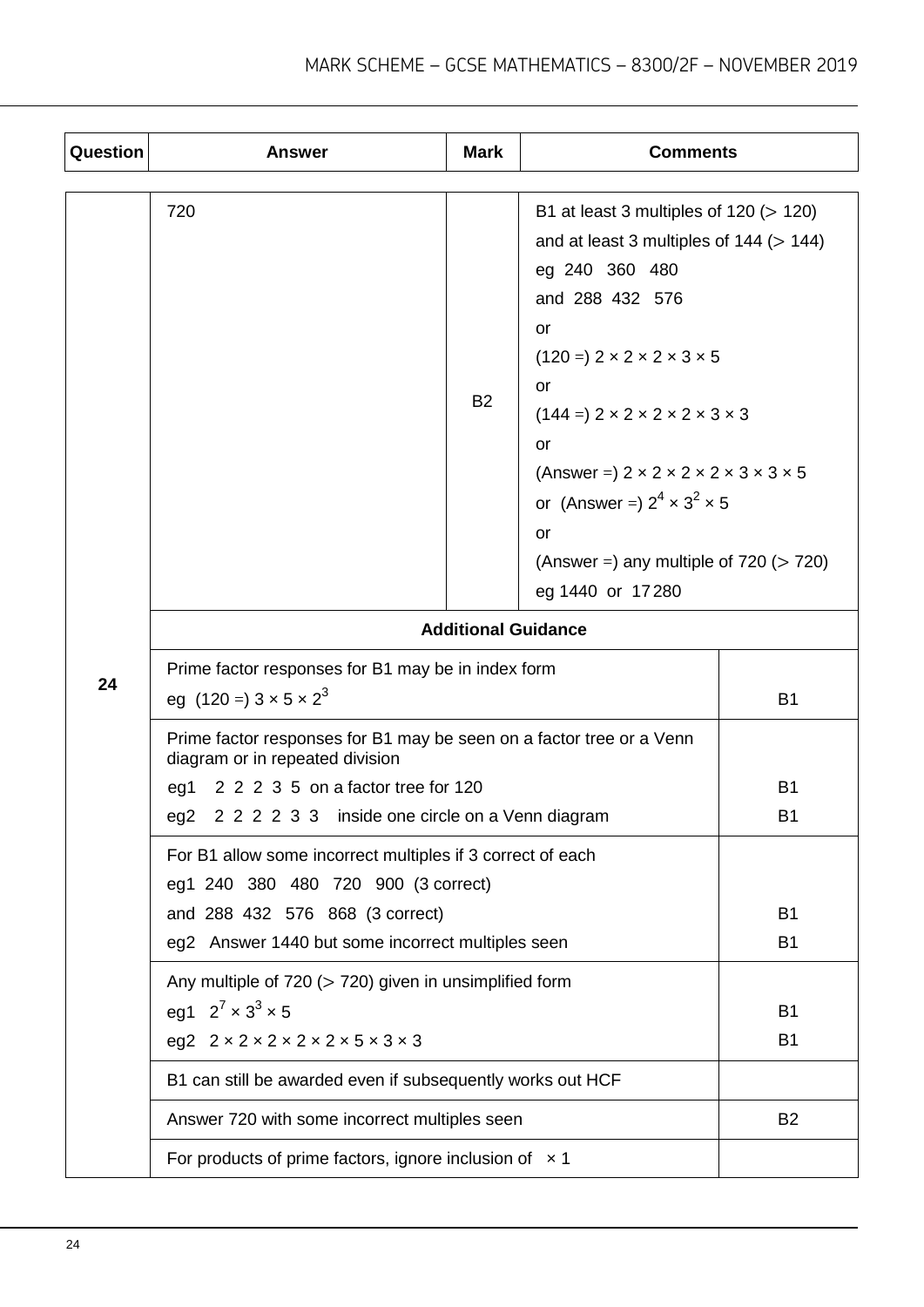| Question | <b>Answer</b>                                           | <b>Mark</b> | <b>Comments</b>    |                |  |
|----------|---------------------------------------------------------|-------------|--------------------|----------------|--|
|          | Positive                                                | <b>B1</b>   | accept + $ve$ or + |                |  |
|          | <b>Additional Guidance</b>                              |             |                    |                |  |
| 25(a)    | Ignore any reference to the strength of the correlation |             |                    |                |  |
|          | As one jump increases so does the other so positive     |             |                    | B <sub>1</sub> |  |
|          | As one jump increases so does the other                 |             |                    | B0             |  |

| 25(b) | Straight line of best fit passing<br>through<br>(150, [504, 512])<br>and<br>(180, [550, 558])             | <b>B1</b>        | accept if clear intention to draw a straight<br>line<br>ignore anything either side of the gates                                         |        |
|-------|-----------------------------------------------------------------------------------------------------------|------------------|------------------------------------------------------------------------------------------------------------------------------------------|--------|
|       | Correct reading $\pm \frac{1}{2}$ square for<br>their straight line of best fit                           | B <sub>1ft</sub> | ft straight line with positive gradient<br>accept if clear intention to draw a straight<br>line<br>ignore any working lines on the graph |        |
|       | <b>Additional Guidance</b>                                                                                |                  |                                                                                                                                          |        |
|       | No line of best fit                                                                                       | <b>B0B0ft</b>    |                                                                                                                                          |        |
|       | Short straight line with positive gradient and correct reading $\pm \frac{1}{2}$ square<br>for their line |                  |                                                                                                                                          | B0B1ft |
|       | Two lines of best fit, mark the line that leads to their answer                                           |                  |                                                                                                                                          |        |
|       | Two lines of best fit, no answer, apply the usual rules of choice                                         |                  |                                                                                                                                          |        |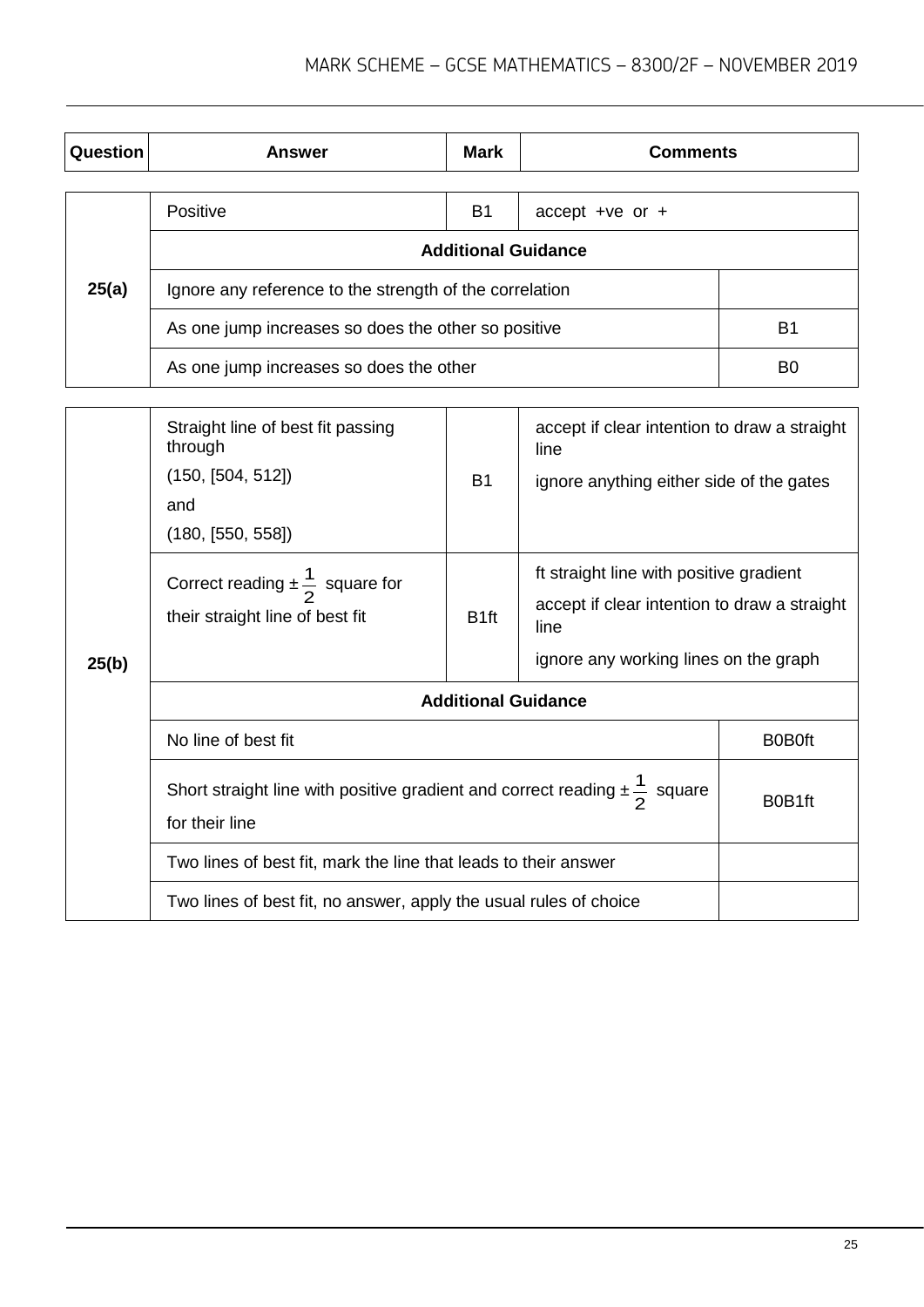| <b>Question</b> | Answer                                                                                   | <b>Mark</b>                | <b>Comments</b>                                                   |                |
|-----------------|------------------------------------------------------------------------------------------|----------------------------|-------------------------------------------------------------------|----------------|
|                 | Valid reason                                                                             | <b>B1</b>                  | eg 195 cm is outside the range of values<br>or cannot extrapolate |                |
|                 |                                                                                          | <b>Additional Guidance</b> |                                                                   |                |
|                 | 'his jump'<br>Allow '195'<br>or 'it'<br>to represent 195 cm<br>or                        |                            |                                                                   |                |
|                 | B1 responses - do not allow points/data/plots/results to be replaced by<br>graph or line |                            |                                                                   |                |
|                 | 195 exceeds the data                                                                     |                            |                                                                   | <b>B1</b>      |
|                 | It is beyond/outside the data                                                            |                            |                                                                   | <b>B1</b>      |
|                 | 195 is higher than 185                                                                   |                            |                                                                   | <b>B1</b>      |
|                 | Nobody else jumped that high                                                             |                            |                                                                   | <b>B1</b>      |
|                 | His jump is more than the others                                                         |                            |                                                                   | B <sub>1</sub> |
|                 | The correlation stops at 560                                                             |                            |                                                                   | B <sub>1</sub> |
|                 | All the other points/data/plots/results are less than 195                                |                            |                                                                   | <b>B1</b>      |
| 25(c)           | The points/data/plots/results don't reach 195                                            |                            |                                                                   | <b>B1</b>      |
|                 | The points/data/plots/results don't reach that far                                       |                            |                                                                   | <b>B1</b>      |
|                 | The points/data/plots/results stop at 185                                                | <b>B1</b>                  |                                                                   |                |
|                 | The pattern/trend/correlation may change after the<br>points/data/plots/results          |                            |                                                                   | B <sub>1</sub> |
|                 | The pattern/trend/correlation may change                                                 |                            |                                                                   | B <sub>0</sub> |
|                 | It doesn't fit the pattern/trend/correlation                                             |                            |                                                                   | B <sub>0</sub> |
|                 | Line is not long enough                                                                  |                            |                                                                   | B <sub>0</sub> |
|                 | No points at/near/around/close to 195                                                    |                            |                                                                   | B <sub>0</sub> |
|                 | 195 is anomalous or 195 is an outlier                                                    |                            |                                                                   | B <sub>0</sub> |
|                 | Not enough data                                                                          |                            |                                                                   | B <sub>0</sub> |
|                 | This data is not on the graph                                                            |                            |                                                                   | B <sub>0</sub> |
|                 | It is too different to the other points                                                  |                            |                                                                   | B <sub>0</sub> |
|                 | Ignore extra statements that do not contradict a valid reason                            |                            |                                                                   |                |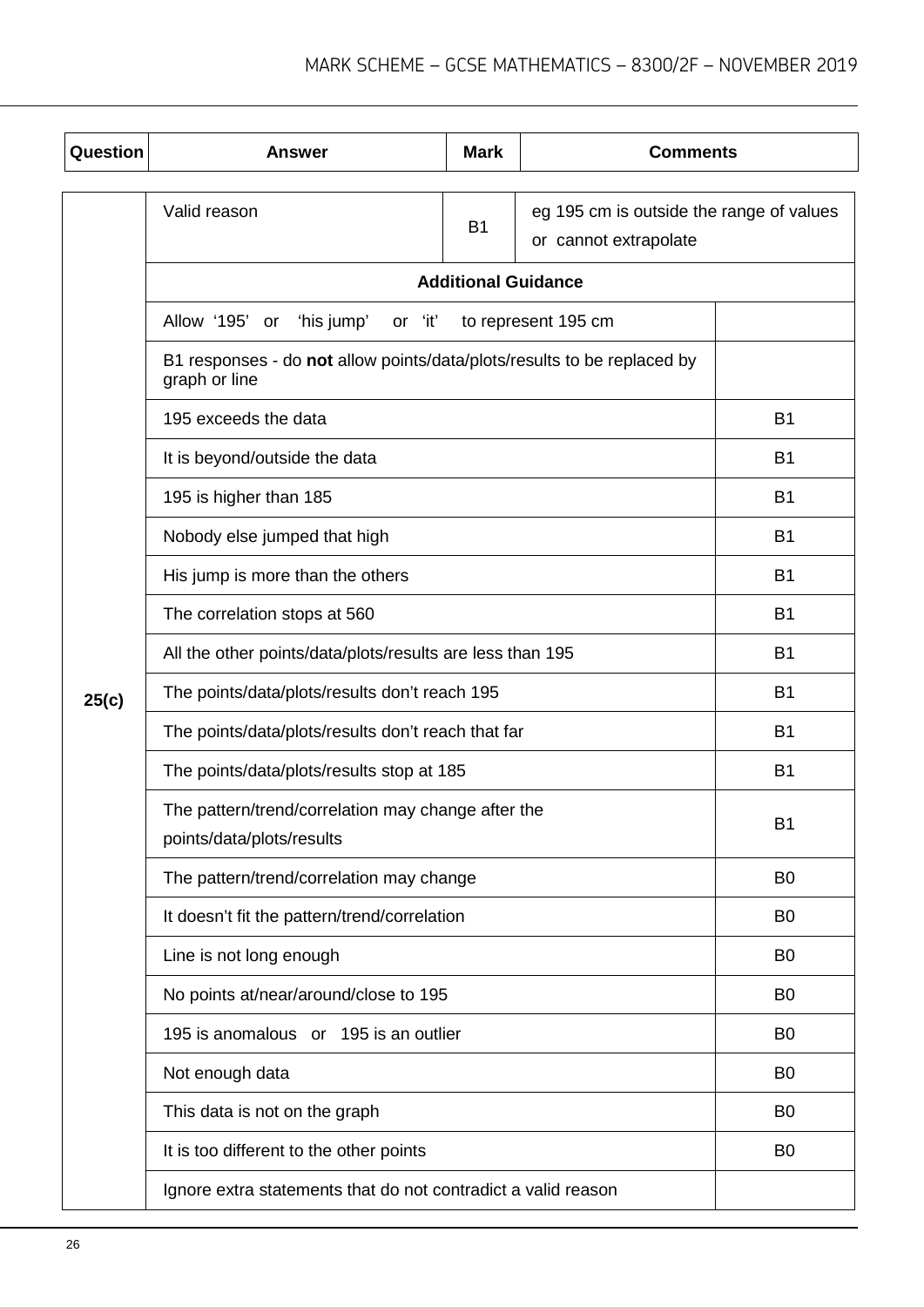| Question | <b>Answer</b>                                                    | <b>Mark</b>    | <b>Comments</b>                                                                      |  |  |
|----------|------------------------------------------------------------------|----------------|--------------------------------------------------------------------------------------|--|--|
|          | <b>Alternative method 1</b>                                      |                |                                                                                      |  |  |
|          | $110 \div 2$ or 55<br>or                                         |                | oe                                                                                   |  |  |
|          | $2 \div 110$ or 0.018(1) or 0.0182<br>or<br>$44 \div 110$ or 0.4 | M <sub>1</sub> |                                                                                      |  |  |
|          | or<br>$110 \div 44$ or 2.5                                       |                |                                                                                      |  |  |
|          | $44 \div (110 \div 2)$ or 0.8 or $\frac{4}{5}$                   |                | oe eg 2880<br>or calculation that would evaluate to 0.8<br>eg $2 \div 110 \times 44$ |  |  |
| 26       |                                                                  | M1dep          | or<br>$44 \div 110 \times 2$<br>or                                                   |  |  |
|          |                                                                  |                | $2 \div (110 \div 44)$<br>or                                                         |  |  |
|          |                                                                  |                | $\frac{110+44}{110 \div 2} - 2$ or $2.8-2$                                           |  |  |
|          | 48                                                               | A <sub>1</sub> |                                                                                      |  |  |
|          | <b>Alternative method 2</b>                                      |                |                                                                                      |  |  |
|          | $110 \div 2 \div 60$<br>or 0.916 or 0.917 or 0.92                |                | oe                                                                                   |  |  |
|          | or<br>$2 \times 60 \div 110$<br>or 1.09(0) or 1.091              | M <sub>1</sub> |                                                                                      |  |  |
|          | $44 \div (110 \div 2 \div 60)$                                   | M1dep          | oe calculation that would evaluate to 48<br>eg $44 \times 2 \times 60 \div 110$      |  |  |
|          | 48                                                               | A1             |                                                                                      |  |  |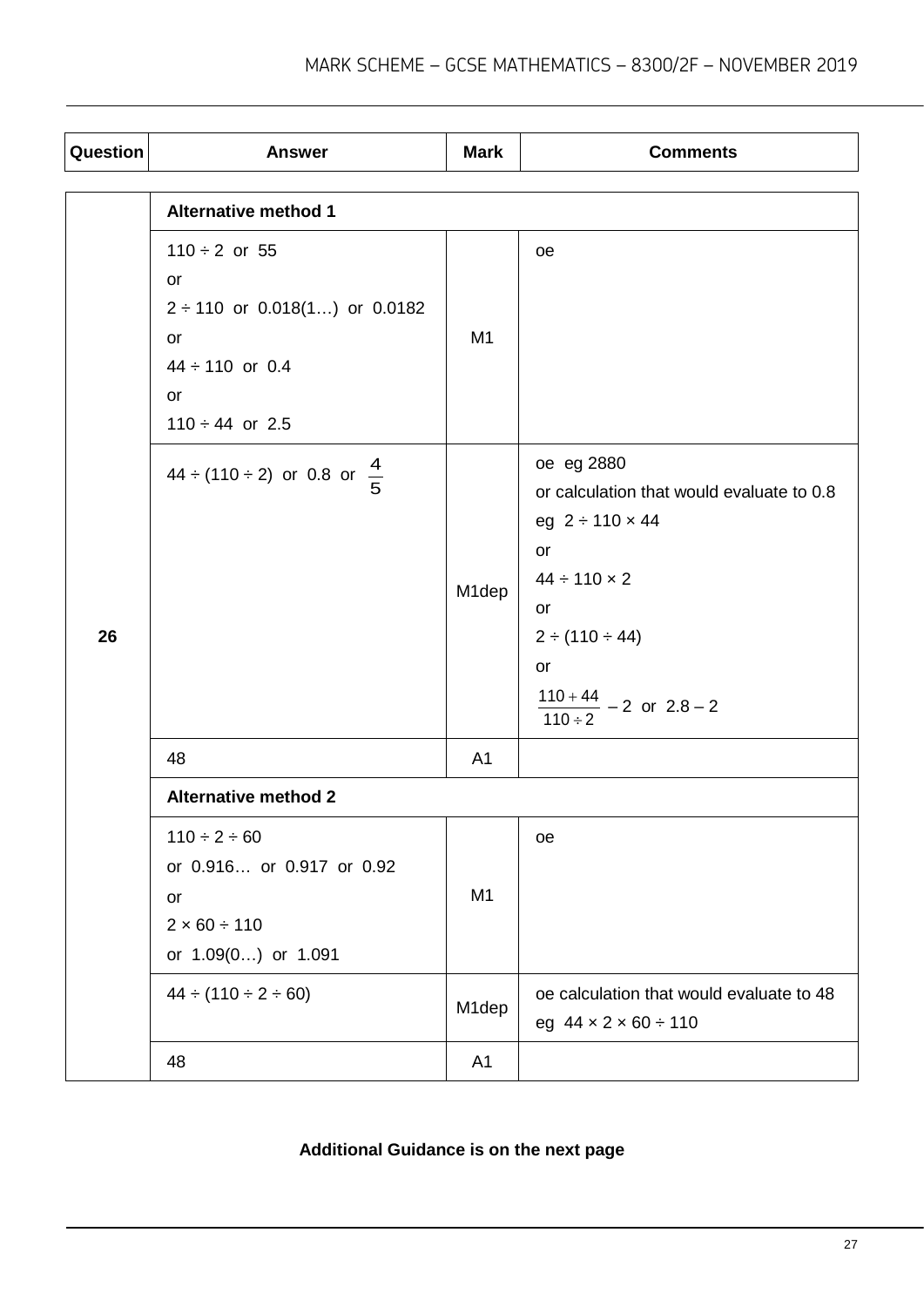| Question | <b>Answer</b>                                                                                                                                                                                                          | Mark                       | <b>Comments</b> |                                           |
|----------|------------------------------------------------------------------------------------------------------------------------------------------------------------------------------------------------------------------------|----------------------------|-----------------|-------------------------------------------|
|          |                                                                                                                                                                                                                        | <b>Additional Guidance</b> |                 |                                           |
|          | Ignore units for M marks eg 55 miles                                                                                                                                                                                   |                            |                 | M1                                        |
|          | Do not award A1 if premature approximation for 48 seen<br>eg<br>(Alt 1) $0.018 \times 44 = 0.8$ Answer 48<br>(Alt 1) $0.018 \times 44 = 0.792$ and $0.792 \times 60 = 47.52$ Answer 48<br>(Alt 2) $44 \div 0.917 = 48$ |                            |                 | <b>M2A1</b><br><b>M2A0</b><br><b>M2A1</b> |
| 26 cont  | (Alt 2) $44 \div 0.917 = 47.9$ Answer 48                                                                                                                                                                               |                            |                 | <b>M2A0</b>                               |
|          | (Alt 2) $44 \times 1.09 = 48$                                                                                                                                                                                          |                            |                 | <b>M2A1</b>                               |
|          | (Alt 2) $44 \times 1.09 = 47.96$ Answer 48                                                                                                                                                                             |                            |                 | <b>M2A0</b>                               |
|          | 48 followed by answer 2 h 48 min                                                                                                                                                                                       |                            |                 | M <sub>2</sub> A <sub>0</sub>             |
|          | 48 followed by answer 168 min                                                                                                                                                                                          |                            |                 | <b>M2A0</b>                               |
|          | Allow M1 even if not subsequently used                                                                                                                                                                                 |                            |                 |                                           |
|          | Alt 1 Working in seconds leading to 2880                                                                                                                                                                               |                            |                 | M <sub>2</sub>                            |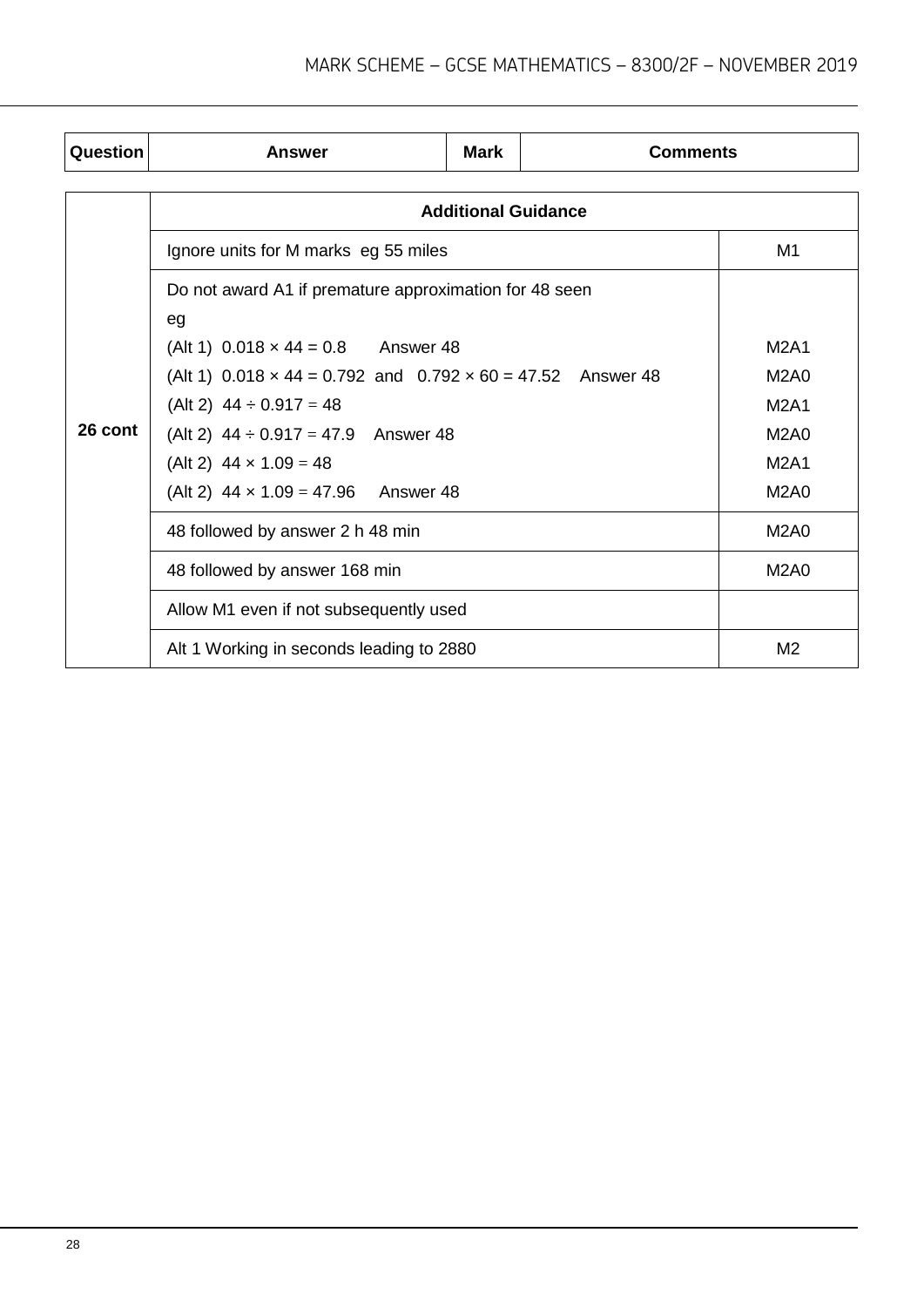| <b>Question</b> | <b>Answer</b>                                                                                         | <b>Mark</b>                                                 | <b>Comments</b>                                                                                                                                                           |           |
|-----------------|-------------------------------------------------------------------------------------------------------|-------------------------------------------------------------|---------------------------------------------------------------------------------------------------------------------------------------------------------------------------|-----------|
|                 | $a=7$<br>$b = -35$                                                                                    | <b>B2</b><br>B <sub>1ft</sub><br><b>Additional Guidance</b> | B1 $3ax - 10a$<br>or $3ax = 21x$ or $3ax - 21x = 0$<br>or $3a = 21$ or $3a - 21 = 0$<br>or $21 \div 3$ oe<br>or $-10a = 2b$ oe<br>ft $-5 \times$ their a where $a \neq 0$ |           |
| 27              | Ignore collection error if correct expansion seen<br>eg $3ax - 10a - 21x + 2b = 0$ (should be $-2b$ ) |                                                             |                                                                                                                                                                           | <b>B1</b> |
|                 | Ignore incorrect simplification if correct expansion seen<br>eg $3ax - 10a = -7ax$                    |                                                             |                                                                                                                                                                           | <b>B1</b> |
|                 | Allow eg $a \times 3x$ for $3ax$                                                                      |                                                             |                                                                                                                                                                           |           |
|                 | Allow eg $a3x$ for $3ax$                                                                              |                                                             |                                                                                                                                                                           |           |
|                 | Embedded 7 with $a = 7$ not stated<br>eg 7(3x – 10) or 7 $\times$ 3x = 21x or 21 ÷ 7 = 3              |                                                             |                                                                                                                                                                           | <b>B1</b> |
|                 | Allow B1 even if not subsequently used                                                                |                                                             |                                                                                                                                                                           |           |
|                 | $180 - 56$<br>or 62<br>2                                                                              | M <sub>1</sub>                                              | oе<br>may be on diagram                                                                                                                                                   |           |
|                 | $180 +$ their 62<br>or $360 - 56$ - their 62                                                          | M <sub>1</sub> dep                                          | oe<br>$eg 62 + 62 + 118$                                                                                                                                                  |           |
|                 | 242                                                                                                   | A1                                                          |                                                                                                                                                                           |           |
| 28              |                                                                                                       | <b>Additional Guidance</b>                                  |                                                                                                                                                                           |           |
|                 | 62 seen even if not subsequently used                                                                 |                                                             |                                                                                                                                                                           | M1        |

Answer (0)62 M1M0A0

242 seen but answer given as 62 M1M0A0

242 seen but then further work eg  $360 - 242$  and answer 118 M1M0A0

56 only MO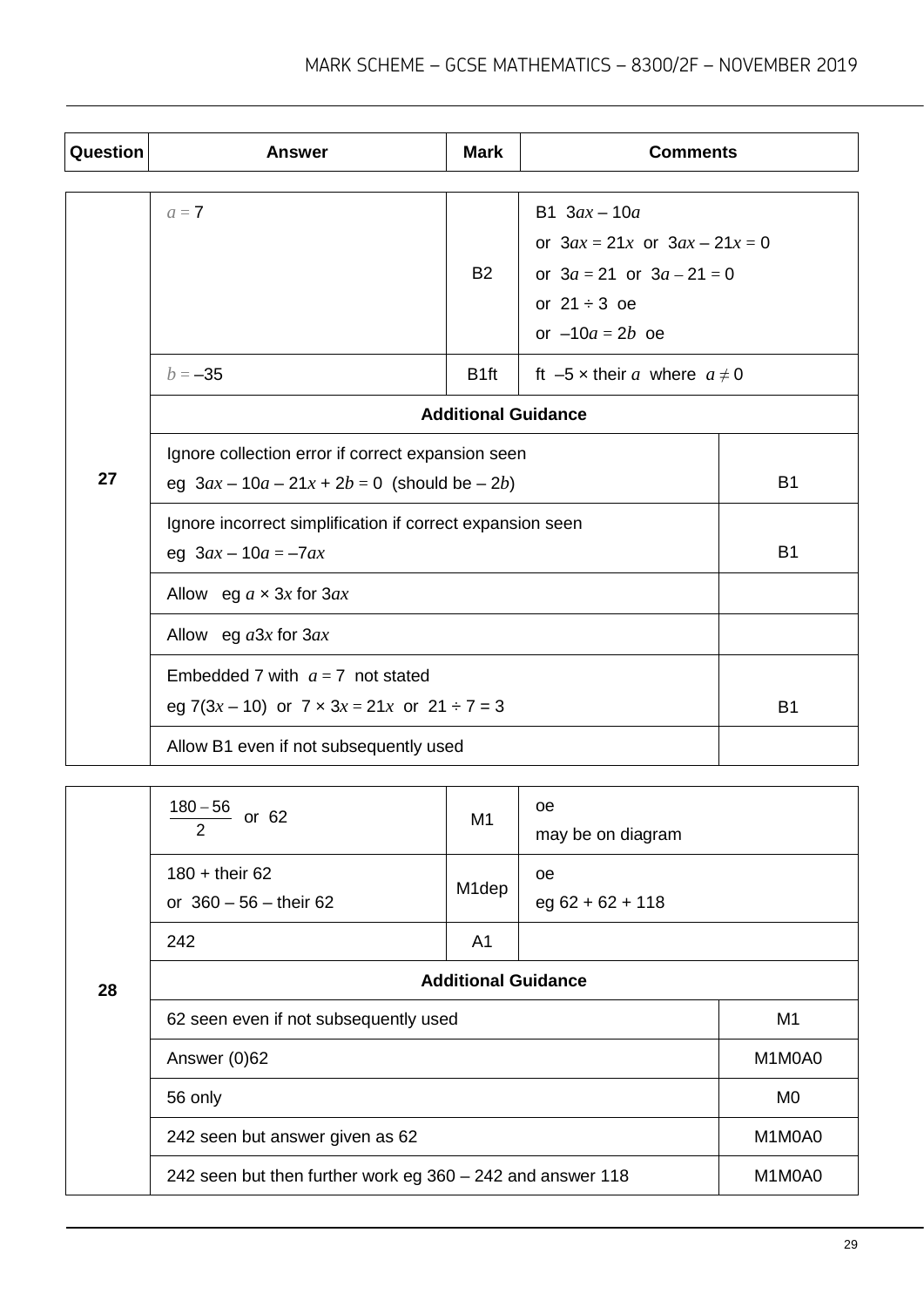| Question | <b>Answer</b>                                                                                                                                 | <b>Mark</b>    | <b>Comments</b>                                                                                                      |
|----------|-----------------------------------------------------------------------------------------------------------------------------------------------|----------------|----------------------------------------------------------------------------------------------------------------------|
|          | <b>Alternative method 1</b>                                                                                                                   |                |                                                                                                                      |
|          | $21 - 17$ or $17 - 21$<br>or $17 + 4$ or $21 - 4$<br>or (difference is) 4<br>or $(7th term =) 21 + 4$ or 25<br>or $(4th term =) 17 - 4$ or 13 | M <sub>1</sub> | may be seen as 17 21<br>4<br>allow (difference is) $-4$                                                              |
|          | $17 + (100 - 5) \times 4$<br>or $17 + 95 \times 4$<br>or $17 + 380$<br>or<br>$21 + (100 - 6) \times 4$<br>or $21 + 94 \times 4$               |                | must be using 4<br>oe calculation that would evaluate to 397<br>5th term + 95 $\times$ 4<br>6th term + 94 $\times$ 4 |
| 29       | or $21 + 376$<br>or<br>$17 - 4 \times 4 + 99 \times 4$<br>or $1 + 99 \times 4$<br>or $1 + 396$                                                | M1dep          | 1st term + 99 $\times$ 4                                                                                             |
|          | or<br>$17 - 5 \times 4 + 100 \times 4$<br>or $-3 + 100 \times 4$<br>or $-3 + 400$                                                             |                | 0th term + $100 \times 4$                                                                                            |
|          | 397                                                                                                                                           | A <sub>1</sub> |                                                                                                                      |
|          | <b>Alternative method 2</b>                                                                                                                   |                |                                                                                                                      |
|          | 4n                                                                                                                                            | M <sub>1</sub> | oe eg $n \times 4$                                                                                                   |
|          | $4n - 3$                                                                                                                                      | A1             | oe                                                                                                                   |
|          | 397                                                                                                                                           | A1             |                                                                                                                      |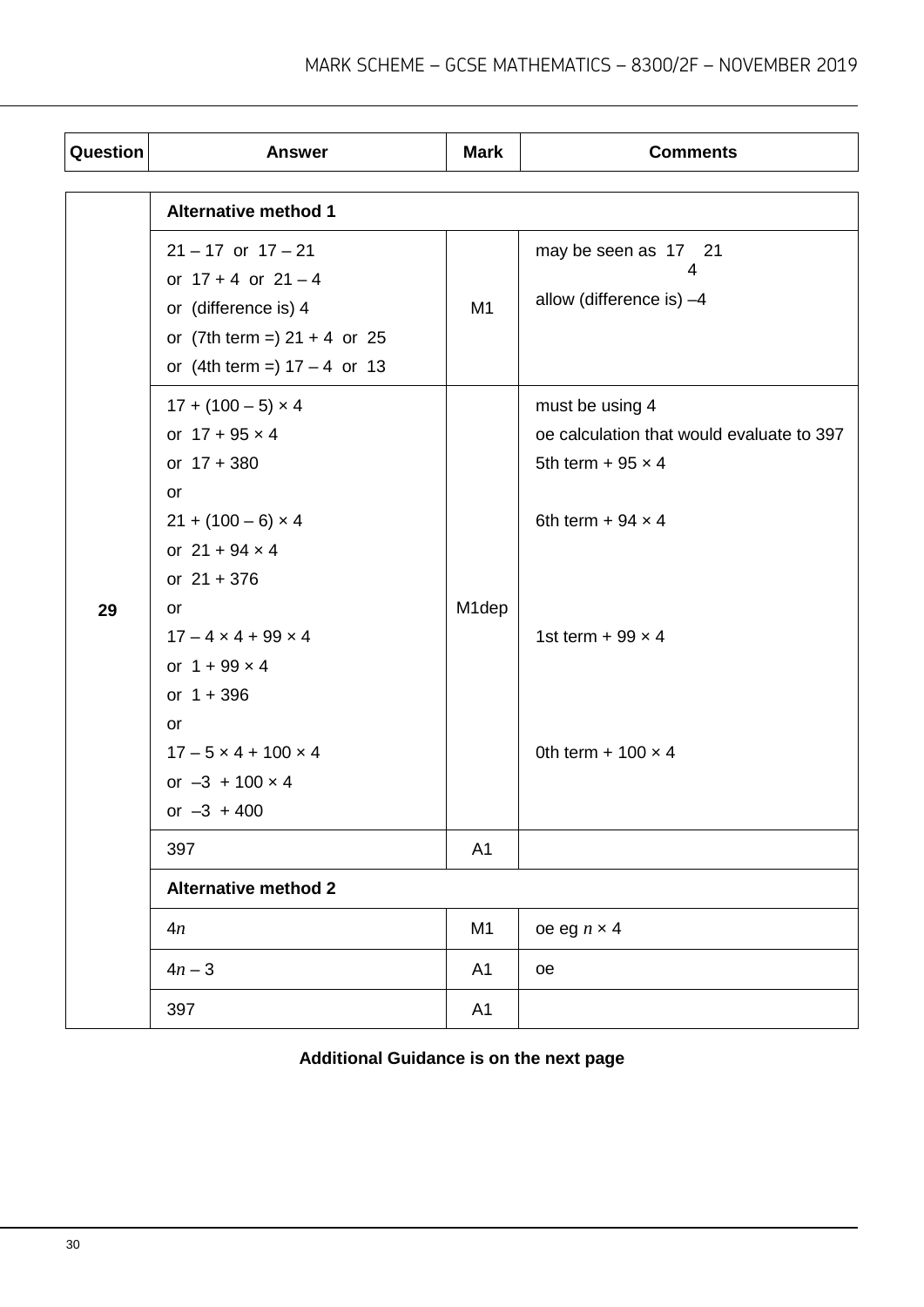| Question | Answer                                                      | <b>Mark</b>                | <b>Comments</b> |                |
|----------|-------------------------------------------------------------|----------------------------|-----------------|----------------|
|          |                                                             | <b>Additional Guidance</b> |                 |                |
|          | Term to term rule described eg Add on 4 each time           |                            |                 | M1             |
|          | $a + 5d = 21$ , $a + 4d = 17$ only                          |                            |                 | M <sub>0</sub> |
|          | Difference shown as 4 then eg $n + 4$                       |                            |                 | M1             |
|          | Only eg $n + 4$ or $3n + 4$                                 | M <sub>0</sub>             |                 |                |
|          | $4n - 3$ seen even if not subsequently used                 |                            |                 | <b>M1A1</b>    |
| 29 cont  | $4n$ seen eg $4n + 13$ even if not subsequently used        |                            |                 | M1             |
|          | Correct list going up in 4s stopping at 397                 |                            |                 | <b>M1M1A1</b>  |
|          | List going up in 4s with an error or not reaching 397       |                            |                 | M1M0A0         |
|          | No subtraction seen and incorrect difference eg 17 21<br>+3 |                            |                 | M0             |
|          | Alt 2 allow $n4$                                            |                            |                 | M <sub>1</sub> |
|          | $4n - 3 = 100$                                              |                            |                 | <b>M1A1A0</b>  |
|          | Allow M1 even if not subsequently used                      |                            |                 |                |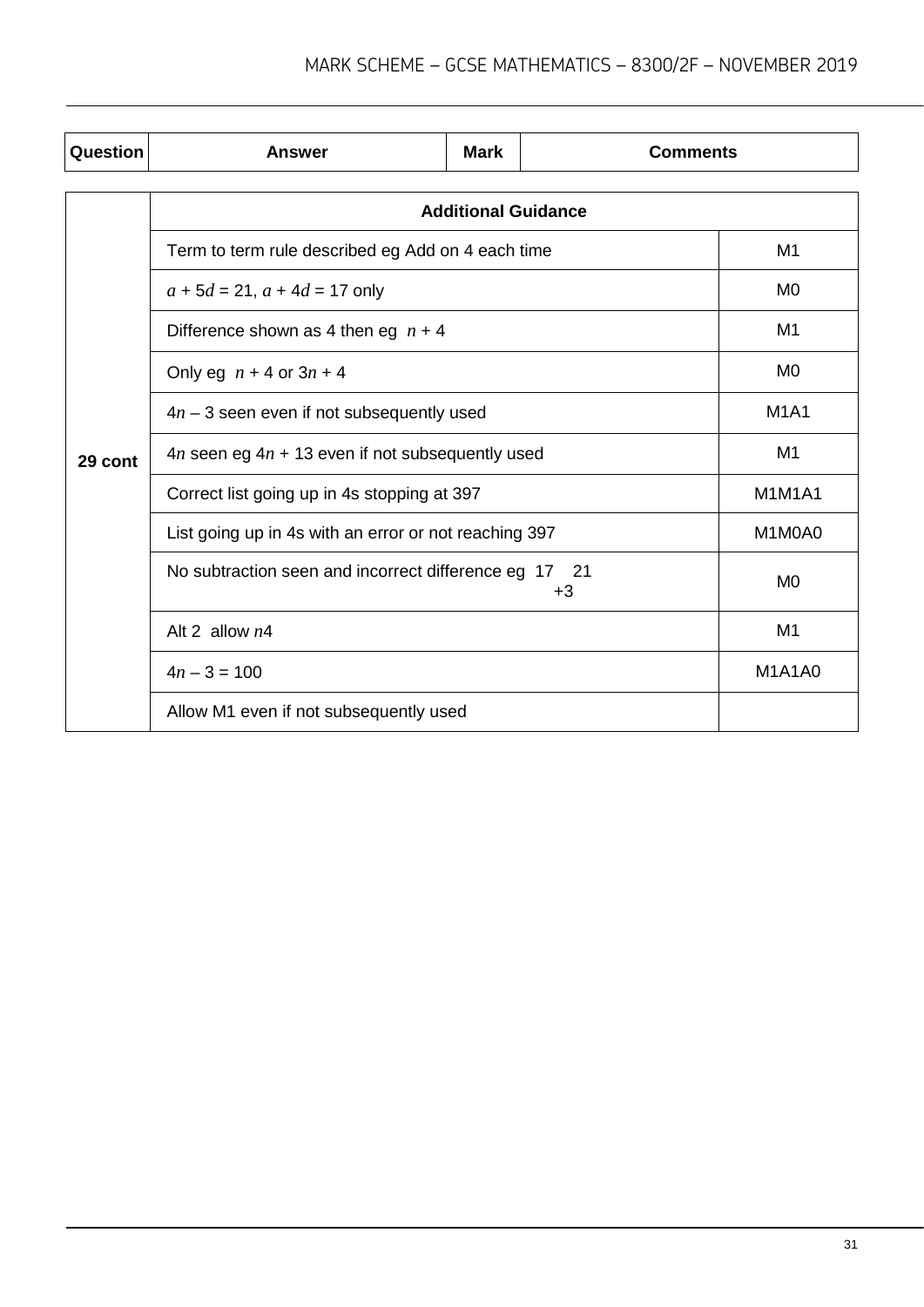| Question | <b>Answer</b>                                                                             | <b>Mark</b> | <b>Comments</b>                                                                                                                                                             |                |
|----------|-------------------------------------------------------------------------------------------|-------------|-----------------------------------------------------------------------------------------------------------------------------------------------------------------------------|----------------|
|          | $\begin{pmatrix} 11 \ 19 \end{pmatrix}$                                                   | <b>B2</b>   | <b>B1</b><br>unsimplified equivalent single vector<br>eg $\binom{3\times2+5}{3\times7-2}$<br>or answer $\binom{11}{m}$ or answer $\binom{n}{19}$<br>or $\binom{6}{21}$ seen |                |
|          | <b>Additional Guidance</b>                                                                |             |                                                                                                                                                                             |                |
|          | Condone fraction line for B2 or B1                                                        |             |                                                                                                                                                                             |                |
|          | eg $\left(\frac{11}{19}\right)$                                                           |             |                                                                                                                                                                             | <b>B2</b>      |
| 30       | Answer $\binom{11}{m}$ must have <i>m</i> as a numerical value                            |             |                                                                                                                                                                             |                |
|          | Answer $\begin{pmatrix} n \\ 19 \end{pmatrix}$ must have <i>n</i> as a numerical value    |             |                                                                                                                                                                             |                |
|          | Must see the vector brackets to award any marks in the working                            |             |                                                                                                                                                                             |                |
|          | eg $\frac{11}{19}$ or $\frac{11}{19}$ or $\frac{6+5}{21-2}$ or $\frac{6}{21}$             |             |                                                                                                                                                                             | B <sub>0</sub> |
|          | Unsimplified version may be awarded in the working but must be seen<br>as a single vector |             |                                                                                                                                                                             |                |
|          | $\begin{pmatrix} 6+5 \\ 21-2 \end{pmatrix}$<br>eg                                         |             |                                                                                                                                                                             | B <sub>1</sub> |
|          | may be awarded in the working if seen as a vector<br>21                                   |             |                                                                                                                                                                             | B <sub>1</sub> |